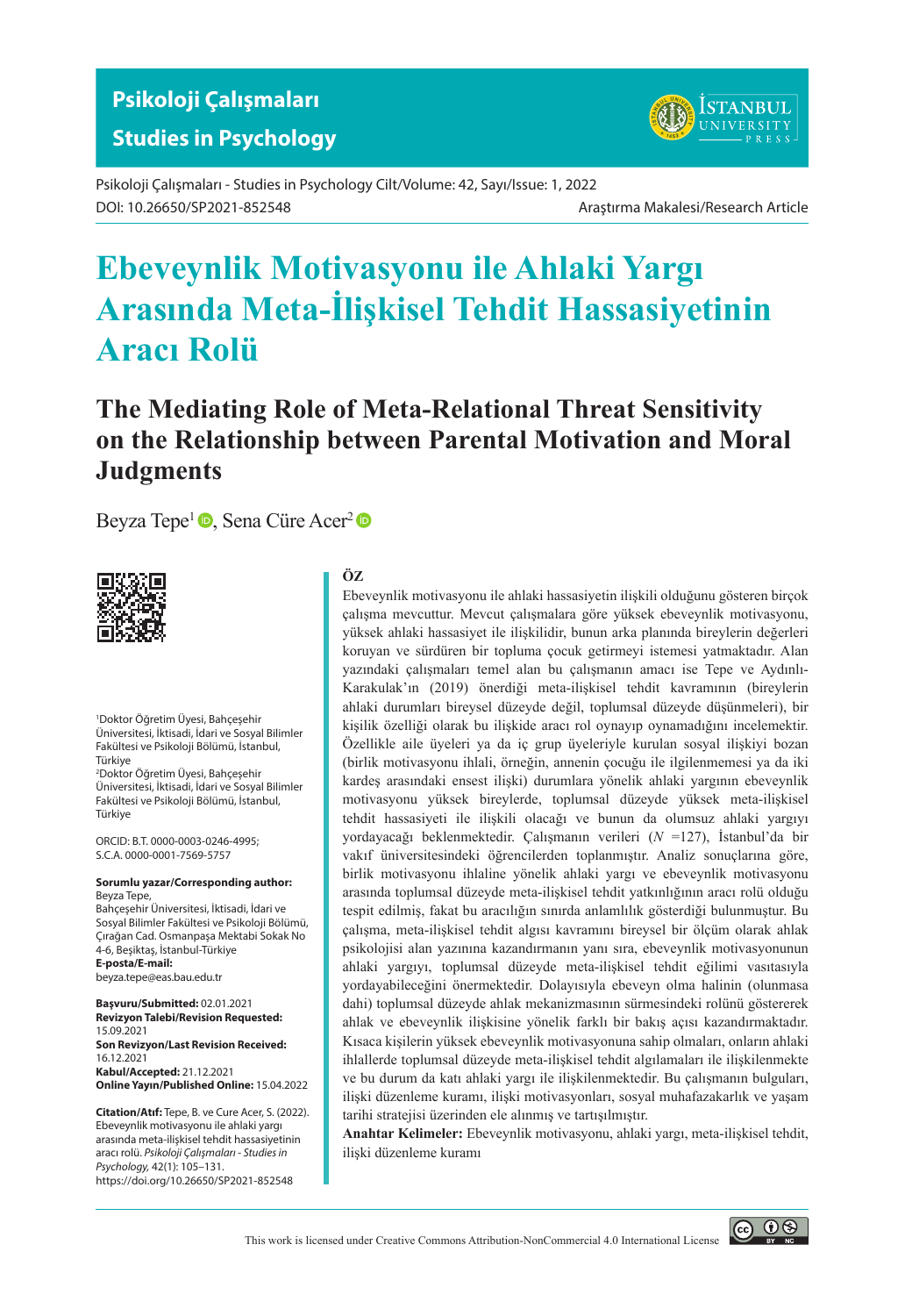#### **ABSTRACT**

Research shows that parental motivation is associated with moral sensitivity. Previous research also concurs that high levels of parental motivation are associated with high levels of moral sensitivity. This is grounded in the fact that individuals' needs allow them to bring a child in a society where moral values are preserved and maintained. By extending previous research, the current study aims to examine the mediative role of meta-relational threat sensitivity introduced by Tepe and Aydinli-Karakulak (2019) (evaluating immoral behaviors at the society level) as an individual predisposition on this link. More specifically, individuals' high levels of parental motivation will be associated with moral wrongness judgments about a violation of social relationships between in-group members such as family or friends (unity violation, e.g., a mother who does not care about her child or an incest relationship between two siblings), through their high levels of community-based meta-relational threat sensitivity. Data (*N* = 127) were collected from university undergraduates in Turkey. Results showed that there are indirect effects of community-based meta-relational threat sensitivity on the link between parental motivation and moral wrongness judgments of unity violation despite their marginal significance. In addition to contributing meta-relational threat sensitivity as a measure of individual predisposition to the field of moral psychology, the current study not only suggests a mediative role of meta-relational threat sensitivity on the link between parental motivation and moral wrongness judgments but also emphasizes the role of parental motivation (even among nonparents) on the maintenance of the moral systems at the society level. This highlighted further a different perspective on the link between parenting and morality. In simpler terms, high levels of parental motivation are associated with high levels of community-based meta-relational threat sensitivity, which in turn leads to harsher moral wrongness judgments. Moreover, the current study focuses on relationship regulation theory, relational motivations, social conservatism, and life-history strategy to discuss the findings.

**Keywords:** Meta-relational threat, moral judgments, parental motivation, relationship regulation theory

#### **EXTENDED ABSTRACT**

Parenting is one of the slow life-history strategies that requires socio-ecological stability where individual selfishness is suppressed and close and cooperative social relationships are supported (Gladden & Cleator, 2018). This adaptive strategy manifests in different types of behaviors such as delayed sexual maturity, higher parental care, longer life expectancy, and higher degrees of altruism (Figueredo et al., 2006; Pianka, 1970; Rushton, 1985). This socioecological stability also requires the preservation and maintenance of moral norms. Hence, parental motivation is found to be related with moral sensitivity (Dunkel et al., 2016; Gladden et al., 2009). Also, Kerry and Murray (2018) showed that parental motivation predicted moral wrongness judgments, even among nonparents.

Fiske (2011) conceptualized meta-relational threat sensitivity, which suggests that morality is beyond the actors who commit moral violations. Tepe and Aydinli-Karakulak (2019) tested the concept empirically and showed that moral wrongness judgments not only focus on trangressors' behavior but also consider potential consequences of a morally wrong behavior toward community and future social relationships. In the current research, meta-relational threat sensitivity was measured as an individual predisposition. Simply put, when individuals consider morality at the community level (e.g., if a behavior violates societal harmony, it should not only be the concern of a person who performs this behavior but also be the concern of the society at large), they receive high scores from community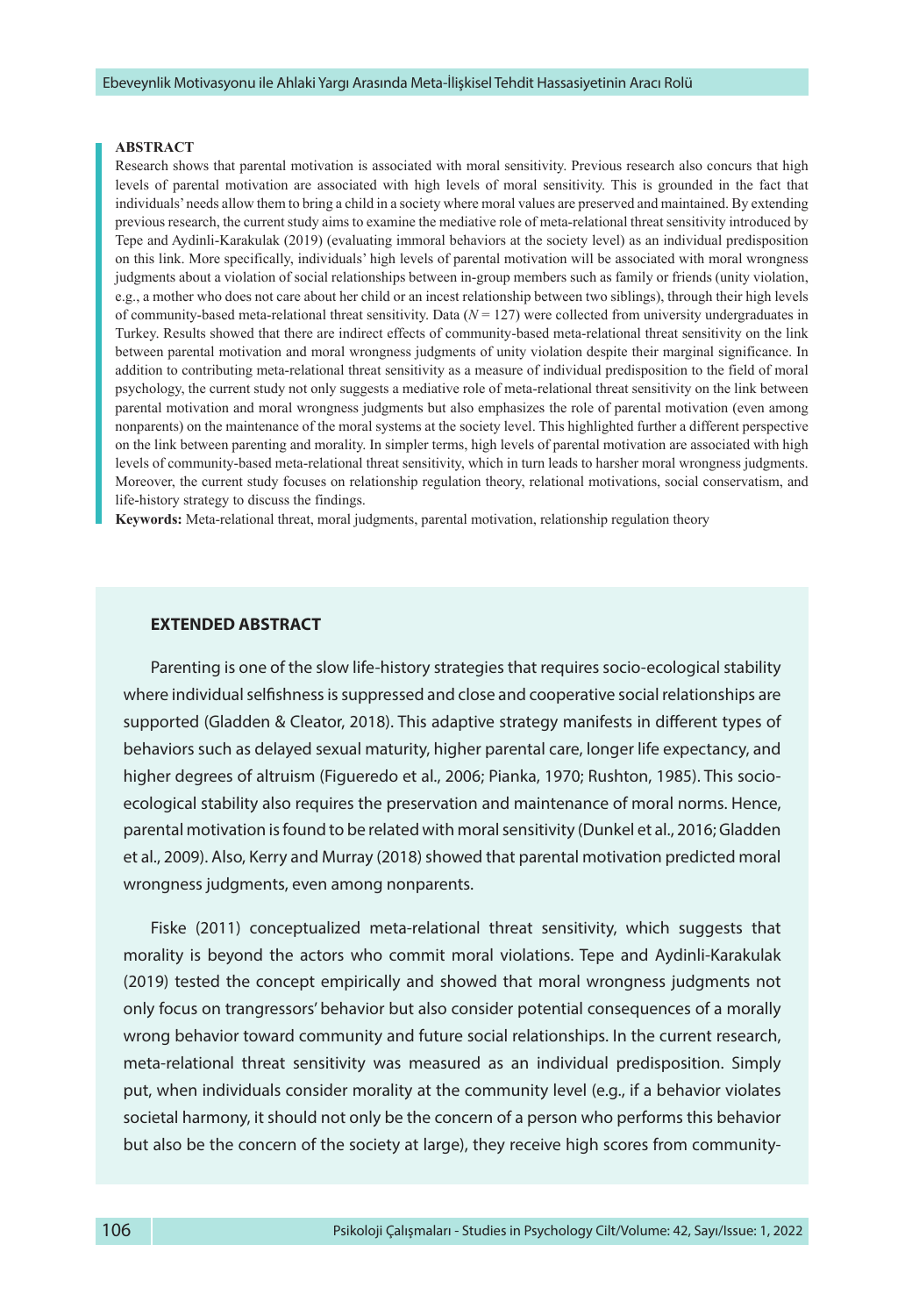based meta-relational threat sensitivity. However, if they consider them as individual cases (e.g., an immoral behavior should be a concern of a person who carries out this behavior), they receive high scores from individual-based meta-relational threat sensitivity.

In conformity with relationship regulation theory (Rai & Fiske, 2011), morality is a mechanism that regulates social relationships, and this mechanism can be maintained with four basic relationship motivations: unity, hierarchy, equality, and proportionality. When one of these motivations is violated, moral wrongness perceptions occur. For instance, a mother does not care for her child, the mother's behavior here is an example of unity violation. In the current research, community-based meta-relational threat sensitivity is hypothesized as a mediator on the link between parental motivation and moral wrongness judgments of unity violation. Overall, it was assumed that parental motivation will be positively associated with moral wrongness judgments of unity violation (Hypothesis 1) and the link between parental motivation and moral wrongness judgments of unity violation will be mediated by community-based meta-relational threat sensitivity (Hypothesis 2).

#### **Method**

Data were collected from 127 (109 women) university undergraduates in Turkey, in return for course credits. Parenting Motivation (PCAT-pn) Questionnaire, State Meta-Relational Threat Scale, eight immoral scenarios, and moral wrongness assessment with three items corresponding to each scenario were used to obtain responses from the participants. Participants completed an online experiment on Qualtrics. Order of the scales was randomized.

#### **Results**

Exploratory factor analysis examined the factor structures of the newly developed 10 item meta-relational threat scale. The scale tested in the first stage explains 59.81% of the total variance with its two-factor (community and individual levels) structure. None of the items were removed. The scale with its two-factor structure including 10 items showed good reliability. The Cronbach alpha reliability coefficients were .80 and .85 for community and individual levels, respectively.

Results showed that parental motivation positively correlated with moral condemnation of unity violations (*r* =. 20, *p* < .05) but not with moral condemnation of other violations (e.g., hierarchy, equality, and proportionality). Additionally, community-based metarelational threat sensitivity seems weakly mediate the relationship between parenting motivation and moral judgments, with an overall score of moral wrongness judgments of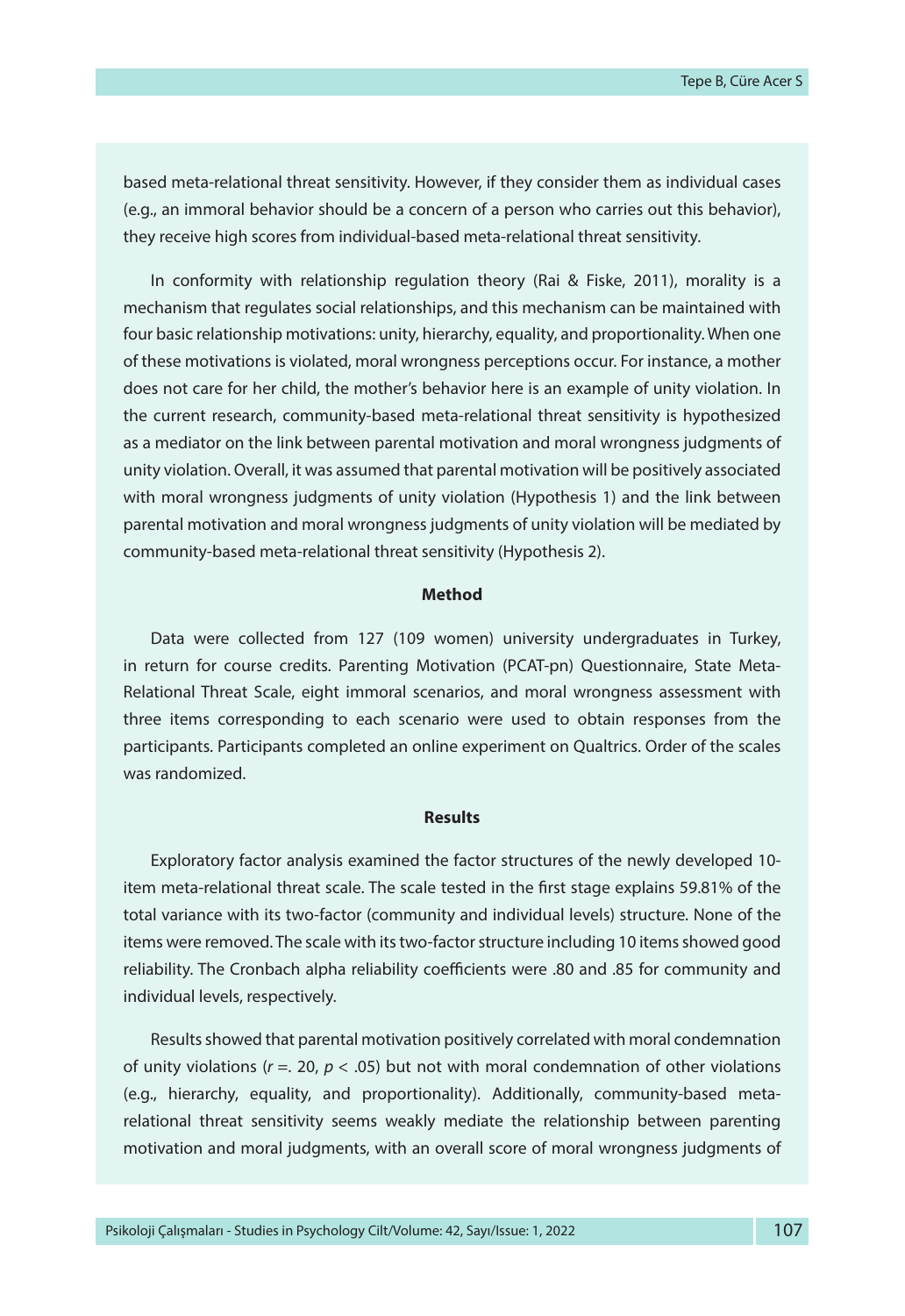each relational violation. But as hypothesized, even though there is a marginal significance, there are indirect effects of community-based meta-relational threat sensitivity (*β =* .05, %95 CI [−.00, .16]). Both moral wrongness judgments of unity violation (*β =* .20, %95 CI [.04, .38]) and community-based meta-relational threat sensitivity (*β =* .21, %95 CI [.04, .38]) were significantly predicted by parental motivation. When the predictors entered together, while parental motivation (*β* = .15, %95 CI [−.02, .32], *p =*. 09) was not a significant predictor of moral wrongness judgments of unity violation, community-based meta-relational threat sensitivity was a significant one, (*β* = .23, %95 CI [.06, .40], *p =* .01), *R*<sup>2</sup> = .09, *F* (2, 124) = 6.13, *p* < .01. When parental motivation was entered as a single predictor of moral wrongness judgments of unity violation, explanative power of the model reduced,  $R^2 = .04$ , F (1,  $125$ ) = 5.19, *p* < .05.

#### **Discussion**

The results showed that parental motivation and unity motivation positively linked with each other. This study approached meta-relational threat sensitivity, as an individual predisposition, with two factors (i.e., community-based and individual-based metarelational threat sensitivity). Results indicated that community-based meta-relational threat sensitivity mediates the link between parental motivation and moral wrongness judgments of unity violation. However, results showed a weak mediative role of meta-relational threat sensitivity. In addition, the explanative power of the model was only 9%, which suggests that there are variables needed to be explored on this link.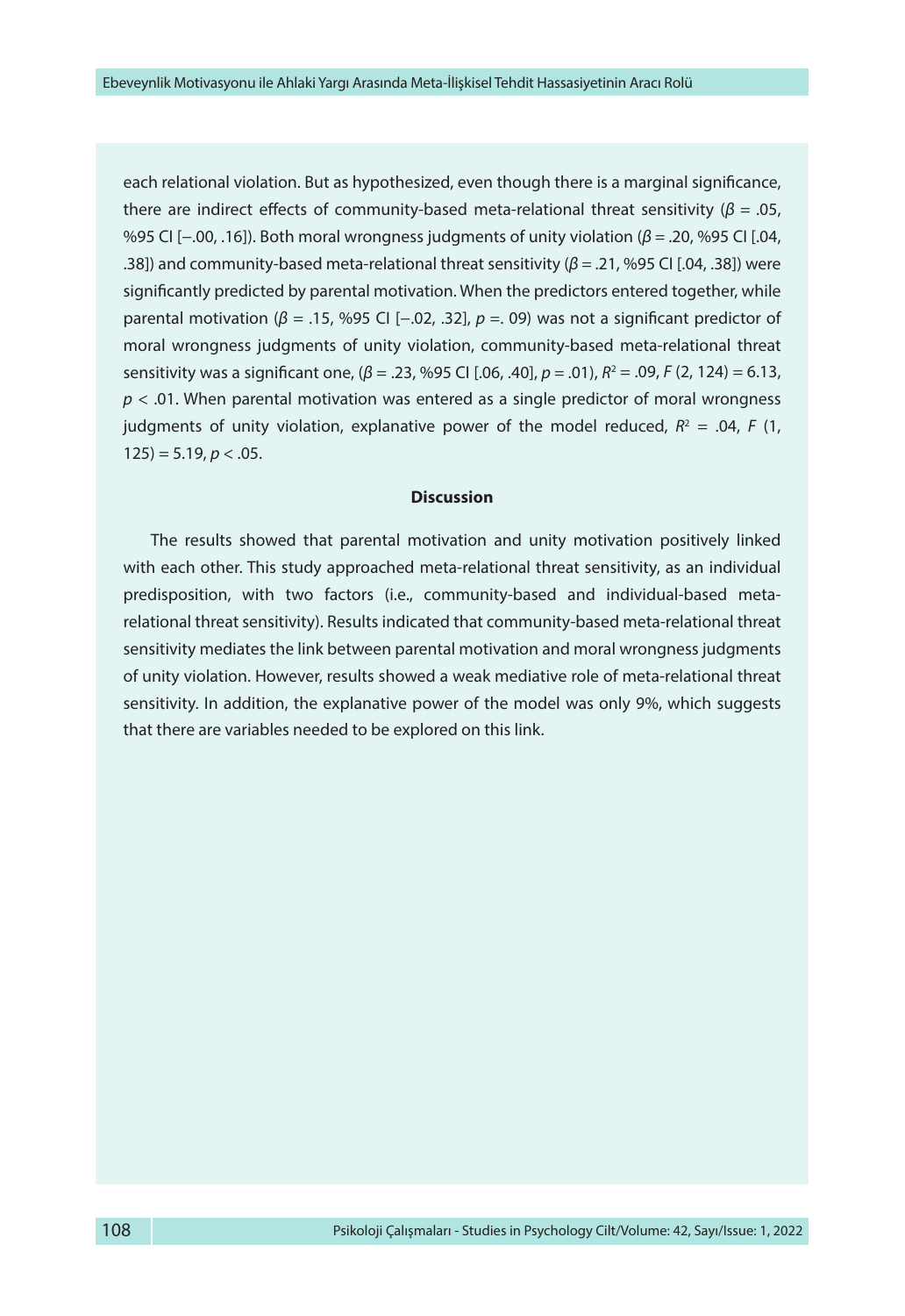Aile kurmayı isteme motivasyonu ahlaki yargıyı belirleyebilir mi? Mevcut çalışmanın iddiasına göre, aile kurma motivasyonu uzun vadede sabit ve değerlerini koruyan bir toplum isteği ile ilişkili olabilir ve bu da kişinin ahlaki yargısını belirleyebilir. Fakat bu durum, bireyin değerlendirdiği ahlaki durumları ne derece toplumsal düzlemde ele aldığı ile ilişkili olabilir. Örneğin, bir kişi ahlaken yanlış olan bir davranışı, o davranışı gerçekleştiren bireyler üzerinden ele alıyorsa (örn., eğer bir aldatma yok ise evli bir çiftin başkalarıyla cinsel birliktelikler yaşaması yanlış değildir) daha az toplumsal düzeyde tehdit hissedecektir, fakat eğer bu davranışı toplum düzeyinde ele alıyorsa (örn., evli bir çiftin başkalarıyla cinsel ilişkiler yaşaması evlilik düzenini bozar, değerlere zarar verir) bu daha çok meta-ilişkisel tehdit hassasiyeti ile ilişkili olacaktır. Tepe ve Aydınlı-Karakulak (2019) tarafından ortaya atılan "meta-ilişkisel tehdit" kavramı, bir davranışın ahlaken yanlış bulunmasını arttıran aracı bir değişken olarak sunulmuştur. Bu çalışmada, söz konusu orijinal çalışmayı daha da ilerleterek, meta-ilişkisel tehdit kavramı bir kişilik özelliği (ahlaki durumlara yaklaşım tarzı) olarak incelenmeye çalışılmıştır ve bundan makale boyunca "meta-ilişkisel tehdit eğilimi" olarak bahsedilecektir. Bu anlamda, bu çalışma Tepe ve Aydınlı-Karakulak'ın (2019) ortaya attığı meta-ilişkisel tehdit kavramının karar verme sürecinde rol oynayan bir değişken olmasının yanı sıra, bireysel bir yaklaşım tarzı olarak ele alarak alan yazına katkı sağlayacaktır. Buna ek olarak, ahlaki olaylara toplumsal düzeyde yaklaşmanın ebeveynlik motivasyonu ile ilgili olduğu, yani ebeveynlik motivasyonu ve meta-ilişkisel tehdit eğilimi bağlantısı gösterilerek, Kerry ve Murray'in (2018) ebeveynlik motivasyonu-ahlaki yargı ilişkisine yönelik bulguları genişletilecektir. Ayrıca, tüm bu bağlantılar Kerry ve Murray'ın (2018) çalışmasının aksine, ahlaki temeller kuramı (ATK, Graham ve ark., 2012) yerine ilişki düzenleme kuramı (İDK, Rai ve Fiske, 2011) üzerinden ele alınmıştır. Dolayısıyla, bu çalışma Kerry ve Murray'in (2018) ATK boyutları üzerinden yaptığı tahminleri, İDK kuramı üzerinden yaparak, Kerry ve Murray'in (2018) öne sürdüğü ebeveynlik motivasyonu ile ahlaki yargı arasındaki ilişkiyi farklı kuramsal çerçevede test edecektir. Ayrıca bu ilişkide meta-ilişkisel tehdit yatkınlığının aracı rolünü Batılı olmayan bir örneklem üzerinden inceleyerek alan yazına katkı sağlayacaktır.

## **Ebeveynlik Motivasyonu**

Ebeveynlik motivasyonu bireylerin bazı psikolojik davranış ve düşüncelerini etkileyebilmektedir. Önceki çalışmalar ebeveyn bakımı (parental care) ile ilgili süreçleri aktive eden (ya da hazırlayan) uyarıcılar kullanıldığında kişilerin risk almaktan kaçındığını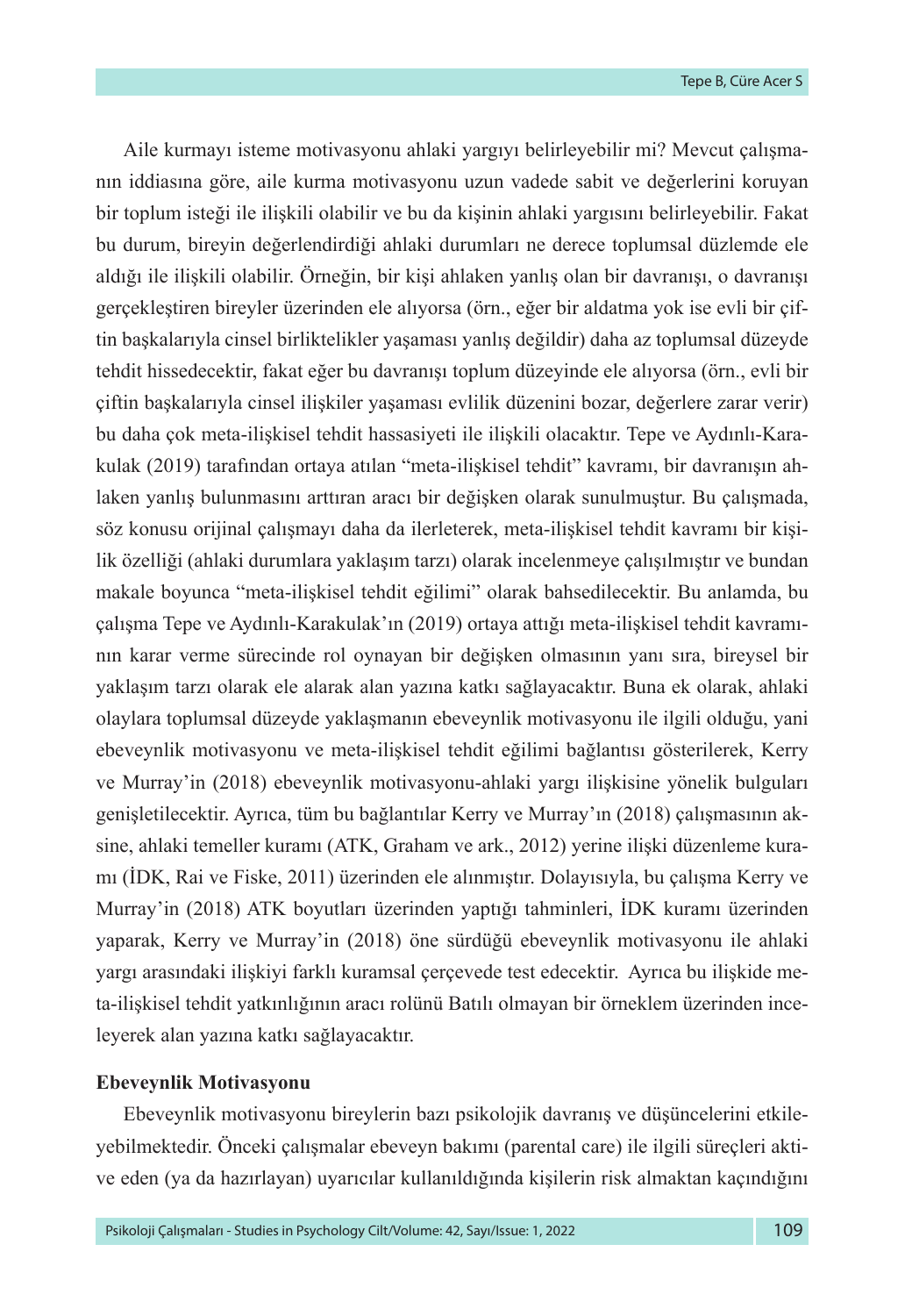göstermiştir (Eibach ve Mock, 2011; Gilead ve Liberman, 2014). Bu evrimsel olarak yavaş yaşam tarihi stratejisi (slower life history strategy) ile de ilişkili bir durumdur. İnsan yaşam tarihi kuramına göre (bkz. Figueredo ve ark., 2006; Pianka, 1970; Rushton, 1985) hızlı yaşam tarihi ve kısa yaşam tarihi stratejileri bireye farklı psikososyal, davranışsal ve gelişimsel özellikler kazandırmaktadır. Hızlı yaşam stratejisi ile erken yaşta cinsel birliktelik, daha az ebeveynlik ilgisi, kısa yaşam beklentisi, daha az prososyal davranış ve daha az sosyal organizasyon desteklenirken; yavaş yaşam stratejisinde ileri yaşta cinsel birliktelik, yüksek ebeveynlik ilgisi, uzun yaşam beklentisi ve daha yüksek düzeyde prososyal davranış gibi tam tersi adaptasyonlar görülmektedir (Gladden ve Cleator, 2018). Bu kuramsal zemine dayanarak, ebeveynlik motivasyonunun tam anlamıyla yavaş yaşam stratejisi ile ilişkili olduğunu ve bu yüzden de ahlaki hassasiyet ile ilişkili olabileceğini gösteren çalışmalar vardır (Dunkel ve ark., 2016; Gladden ve ark., 2009). Eibach ve arkadaşları (2009) ebeveynliğin toplumsal düzeydeki değerleri koruma ile ilgili olan ahlaki hassasiyetlerle nasıl ilişkili olduğunu tespit etmiştir. Ebeveyn olma halinin ahlaki "genişleme" ile ilgili olduğunu, yani ahlakı bozan davranışların bireyi değil (ya da bireysel düzeydeki karşılıklı ilişkileri değil) toplumu ilgilendirmesi ile ilgili olduğunu göstermiş, dolayısıyla ahlaki yargının bu durumlarda sertleştiğini tespit etmiştir. Bu kavramı Tepe ve Aydinli-Karaklulak (2019) "meta-ilişkisel tehdit" olarak ele almış ve bireylerin var olan ahlaki ihlallerde toplumsal yan etkiler bulduklarında bu davranışları daha şiddetli yargıladıklarını tespit etmiştir. Dolayısıyla, bu çalışmada ebeveynlik motivasyonu ile toplumsal düzeyde meta-ilişkisel yatkınlık arasında pozitif bir ilişkilenme beklenmektedir.

Kerry ve Murray (2018) sosyal normların birçok sosyal tehdide yönelik koruyucu bir set olarak çalışmasından dolayı, ebeveynlik motivasyonunun da ahlaki yargılarla ilişkili olabileceğini ifade etmiştir. Örneğin, ebeveynlere ebeveyn oldukları hatırlatıldığında sosyal normları ihlal edenleri çok daha sert yargılamışlardır (Eibach ve ark., 2009). Kerry ve Murray (2018) bu bulguyu daha da ilerleterek, çalışmalarında ebeveyn olmayanların bile ebeveynlik motivasyonlarının ahlaki yargılarındaki katılığı yordadığını bulgulamıştır. Özellikle çocukları riske atan bir duruma yönelik ebeveynlik motivasyonu (empatik yönelime kıyasla) yükseldikçe bu durumu ahlaken yanlış bulma artmıştır. Ayrıca, Kerry ve Murray (2018) ebeveynlik motivasyonunun, ATK'nın toplumsal ilişkilere odaklı olan bağlayıcı ahlaki temeller ile ilgisini de tespit etmiştir. Bu çalışmada ahlaki yargı, İDK üzerinden ele alınacak ve ebevynlik motivasyonu-ahlaki yargı ilişkisi bu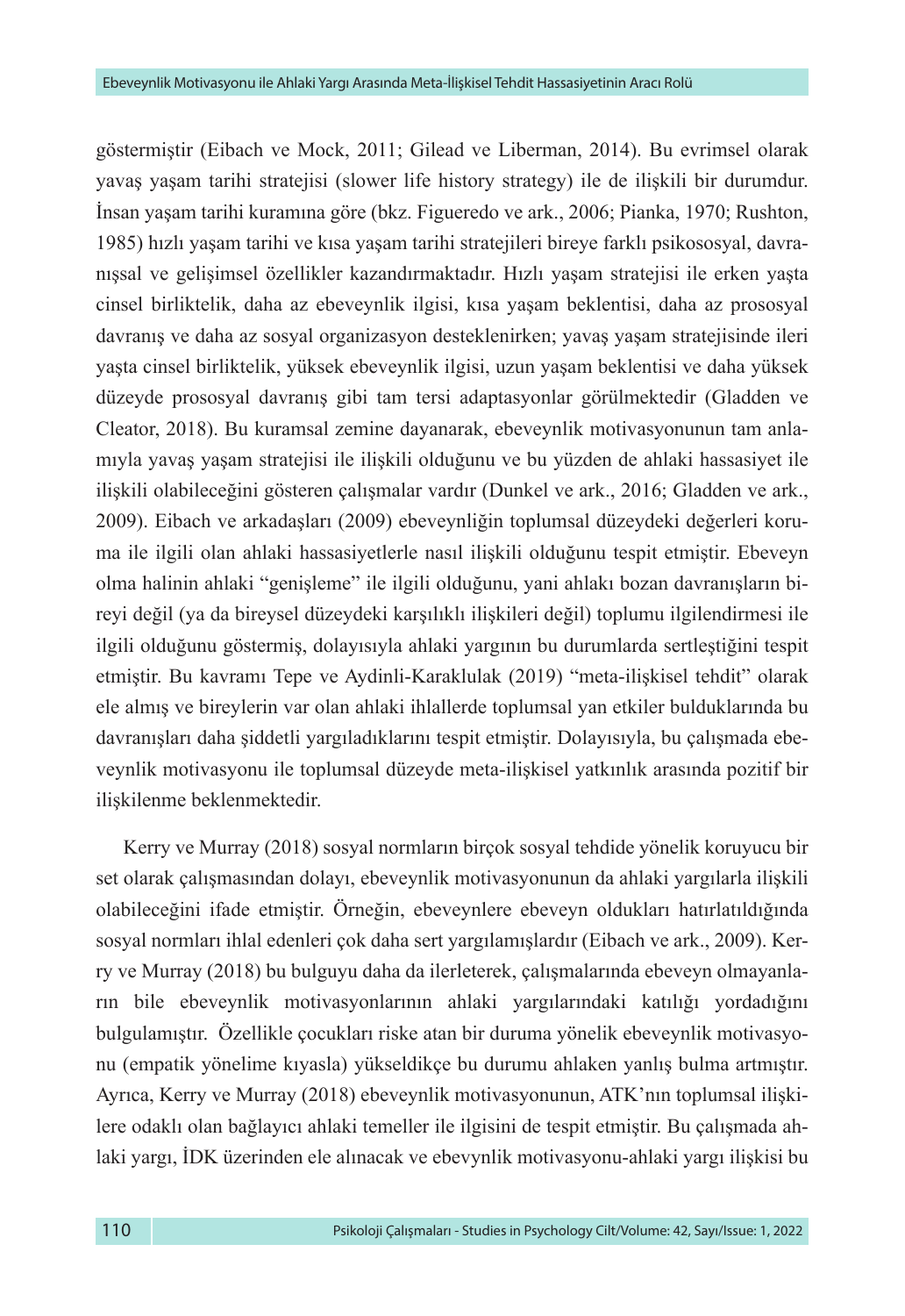bağlamda incelenecektir. Ayrıca bahsi geçen ilişkide, 'bireyin ahlaki ihlali ne derece geniş çapta ele aldığı (toplumsal düzeyde meta-ilişkisel tehdit hasassiyeti) onun ahlaki yargısını arttırmasında etkili olacaktır' iddası, yani meta-ilişkisel tehdit eğiliminin aracı rolü de incelenecektir.

#### **İlişki Düzenleme Kuramı (İDK) ve Ahlaki Temeller Kuramı (ATK)**

Evrimsel psikoloji yaklaşımlarına göre, ahlak toplumsal iş birliğini sürdürmek için evrilmiştir (Alexander, 1987; Curry, 2016; de Waal, 1996; Fessler ve Haley, 2003; Nesse, 2001). Dolayısıyla bireyin topluluk içerisinde yaşaması hayati derecede önemli olduğu için toplum içindeki varlığı ve kurduğu ilişkiler de ve bu sebeple ahlaki yargılama süreci de bu denli önemli olabilmektedir. Buna dikkat çeken son zamanlarda yapılmış bir çalışmaya göre insanların ahlaki şöhretlerine zarar verecek herhangi bir şeyden kaçınmaya dair çok güçlü bir motivasyona sahip oldukları önerilmiştir (Vonasch ve ark., 2018). Örneğin, insanlar varsayımsal olarak bir suçlu, Nazi ya da çocuk tacizcisi olarak bilinmektense hapse girmeyi, kollarının-bacaklarının kesilmesini ya da ölmeyi tercih ettiklerini ifade etmişlerdir.

Fiske'in (1992) ilişki modelleri kuramından gelen Rai ve Fiske'in (2011) ilişki düzenleme kuramı (İDK) tam da bu noktada önemli tespitlerde bulunmaktadır. İDK'ya göre, ahlak sosyal ilişkileri düzenleyen bir mekanizmadır ve bu mekanizma dört temel ilişki motivasyonu ile sürdürülebilmektedir. İDK, her bir ilişki motivasyonu ile aynı zamanda farklı ilişki modelleri de tanımlamaktadır. Bu kuramsal bakış açısına göre, bu ilişki motivasyonları/modelleri ihlal edildiği durumlarda ahlaki yargılama süreci başlamaktadır. Bu motivasyonlar şu şekilde tanımlanmaktadır: *Birlik motivasyonu (unity)* insanların birbirlerine karşılık beklemeden ilgi göstermesi, empatik yaklaşmaları, birbirlerini korumaları gibi süreçleri içerir ve daha çok bunları kendi iç grup üyelerine yapmalarını sağlar. *Hiyerarşi motivasyonu (hierarchy)* hiyerarşik sosyal yapıyı sürdürür ve bunun için hiyerarşide altta olanların üstlerine saygı göstermeleri beklenirken üstte olanların da alttakilere liderlik, kılavuzluk, bilgelik ve koruma sağlaması gerekmektedir. *Eşitlik motivasyonu (equality)* kaynakların, sorumlulukların ve hakların eşit ilkelere bağlı olarak dağıtılmasını; karşılıklılık ilkesinin eşit olarak sürmesini sağlamaktadır. Son olarak, *orantılılık motivasyonu (proportionality)* ise katkı-sonuç ilişkisindeki orantılılığın sürdürülmesini sağlamaktadır; yani bu motivasyona göre elde edilen sonuç (kazanılan değer) ortaya konan katkı ve emek doğrultusunda olmalıdır. Her bir motivasyon sırasıyla dört tip ilişki türüne aittir: Müşterek paylaşım ilişkisi (MP; communal sharing),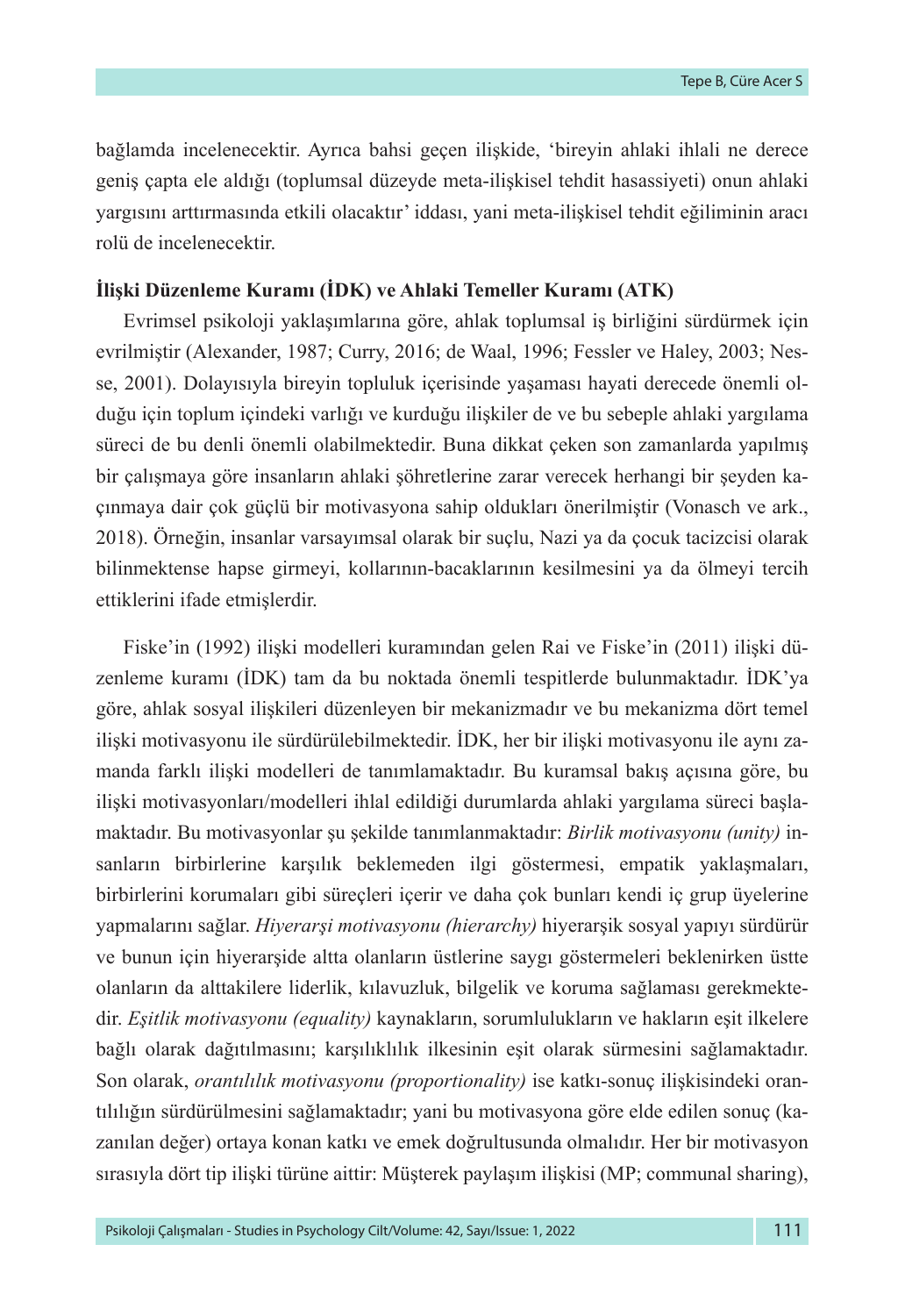otorite düzeni ilişkisi (OD; authority ranking), eşitlik ilişkisi (Eİ; equality macthing) ve arz-talep ilişkisi (ATİ; market pricing) (Fiske, 1992; Rai ve Fiske, 2011). Her bir motivasyonu/ilişki modelini ihlal eden durumları örneklendirmek gerekirse, bir annenin çocuğuna bakmaması müşterek paylaşım (birlik motivasyonu) ihlali iken, bir çalışanın patronuna iş buyurması bir otorite düzeni (hiyerarşi motivasyonu) ihlalidir. Sırada beklerken birinin kaynak yaparak öne geçmesi eşitlik ilişkisinin (eşitlik motivasyonu) ihlali iken, kopya çekenin çalışandan daha iyi not alması da bir arz-talep (orantılılık moitvasyonu) ihlalidir.

İDK'nın bu dört temel ilişki tipi, ATK'nın beş boyutuyla da paralellik göstermektedir. ATK ahlakı beş farklı sezgi üzerinden tanımlarken bu beş boyutun her birinin evrimsel bir adaptasyona karşılık geldiğini ileri sürmektedir. Bu beş boyuta göre, *bakım/zarar* (care/harm) zayıf olanın korunması ve ona ilgi gösterilmesini; *adillik/hilekârlık* (fairness/cheating) grup içinde hilekârlık/adaletsizlik yapanların tespit edilmesini, eşitlik ve adaletin sürdürülmesini; *sadakat/ihanet* (loyalty/betrayal) kişinin kendi grubu ile kurduğu aidiyeti ve bunun sadakat ile sürdürülmesini; *otorite/yıkım* (authority/subversion) otoriteyi savunma ve otoriteye saygı duyarak sosyal düzenin korunmasını; *kutsallık/yozlaşma* (sanctity/degradation) fiziksel ve ruhani temizliğe, kutsallığa önem verilmesini ve arzuların bastırılmasını sağlamaktadır. Graham ve arkadaşları (2009) zarar ve adalet boyutlarının kişilerin haklarıyla ilgili olan bireyselleştirici (individualizing) temelleri oluşturduğunu, diğer üç ahlak boyutunun ise grubun bağlılığını güçlendiren bağlanım (binding) temellerini oluşturduğunu söylemektedirler.

ATK, kuramsal zeminini ilişki modelleri kuramı (Fiske, 1992) ile Shweder ve arkadaşlarının (1997) öne sürdüğü üç büyük ahlak teorisine dayandırmaktadır. Fakat ATK'nın tespitleri ve beş boyutu güncel çalışmalar tarafından karmaşık sonuçlar göstermektedir. Kuramın bazen iki boyut şeklinde bazen beş boyut şeklinde çalıştığı tespit edilmiştir (Bkz. Doğruyol ve ark., 2019; Yalçındağ ve ark., 2017; Yilmaz ve ark., 2016). Sunar (2009) bu iki kuramı entegre ederek, ATK'nın bakım/zarar ve kutsallık/yozlaşma boyutlarının İDK'nın birlik motivasyonuna; otorite/yıkım boyutunun hiyerarşi motivasyonuna; adillik/hilekârlık boyutunun ise eşitlik ve oran motivasyonlarına tekabül ettiğini önermektedir.

Kerry ve Murray (2018) ebeveynlik motivasyonunun ahlaki yargıyı belirleyip belirlemediğini ATK kuramı üzerinden incelemiştir ve ATK'nın bağlayıcı ve bireyselleştirici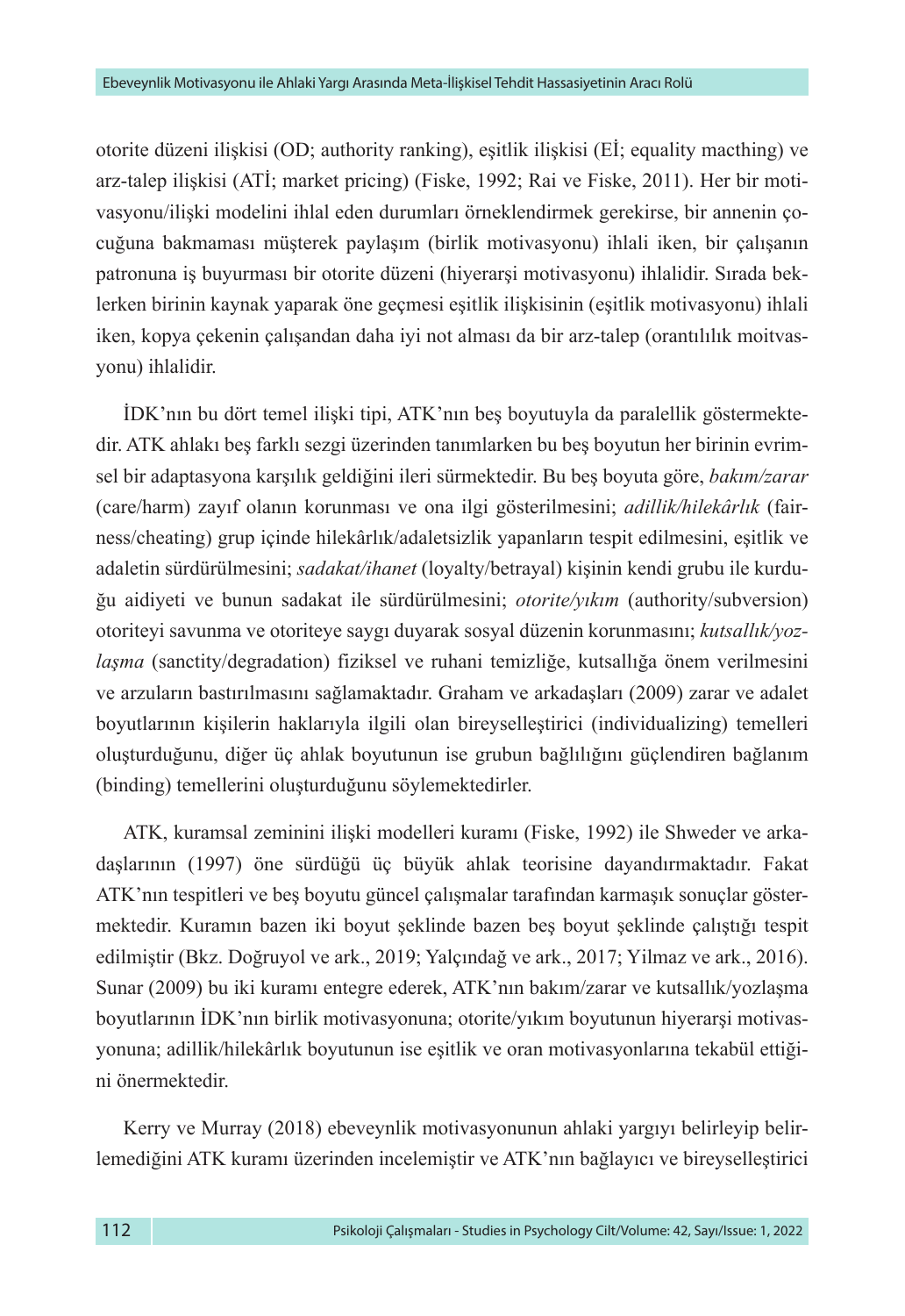ahlaki temelleriyle ebeveynlik motivasyonu arasındaki ilişkiyi incelediğinde, ebeveynlik motivasyonunun bağlayıcı ahlaki temel ile ilişkisinin kuvvetli olduğunu bulgulamıştır. Ayrıca çocukları riske atan bir norm ihlaline yönelik ahlaki yargıyı ebeveynlik motivasyonun çok daha belirgin bir şekilde yordadığını tespit etmiştir. Tüm bunlar göz önünde bulundurulduğunda, Kerry ve Murray'ın (2018) bulgularının İDK'nın birlik motivasyonuna işaret ettiği görülmektedir. Bu çalışmada bu ilişki İDK üzerinden ele alınarak bu tespit sınanacaktır. Sunar'ın (2009) da önerdiği gibi, ATK'nın bakım-zarar ve kutsallık/yozlaşma boyutları birlik motivasyonuna tekabül ettiği için ebeveynlik motivasyonun en çok birlik motivasyonu ile ilişkileneceği düşünülmektedir. Dolayısıyla, İDK'nın birlik motivasyonuna yönelik ahlaki yargının, özellikle aile ilişkilerine yönelik ihlalleri barındırdığı için ebeveynlik motivasyonu ile ilişkili çıkacağı düşünülmektedir.

#### **Birlik Motivasyonu**

Sunar (2009), Fiske'in (1992) birlik motivasyonunun anne-çocuk ilişkisinin temelini oluşturduğunu ve müşterek paylaşım olarak ifade edilen sosyal ilişkinin ilk temellerini attığını önermektedir. Yetişkinlik sürecinde ise bu ilişki partnerle ya da yakınlık hissinin olduğu, bütünün bir parçası olarak hissedildiği daha büyük bir grup ile kurulmaktadır (Fiske, 1992). Birlik motivasyonun en temel ahlaki kuralı kaynakların ihtiyaca göre paylaşılmasıdır ve karşılık beklenmeden yapılmasıdır. Kuvvetli bir kollektif yapı içerisinde var olan bu ilişki tipi aslında oldukça eski, atarımızdan aktarılan, birçok toplulukta bulunan ve insanların doğal olarak adlandırdığı bir ilişki tipidir (Fiske, 1992). İç grup üyeleriyle kurulan, yardımlaşma, ilgi ve yakınlığı barındıran bu duygusal paylaşım aynı zamanda dış gruba yönelik bir düşmanlığı da getirebilmektedir (Fiske, 1992; Sunar, 2009). İç grupla kurulan bu kuvvetli bağlantı, o grup üyelerine yönelik empati, hassasiyet ve koruma iç güdüsünü beraberinde getirirken, dış tehdite yönelik de düşmanca bir tavrı beraberinde getirmektedir. Bu ilişki tipleri ihlal edildiğinde karşı tarafa duyulan ötekini suçlayıcı duygular ile kendini suçlayıcı duygular incelendiğinde, birlik motivasyonu ihlal edildiğinde iğrenme-utanç ikilisinin ortaya çıktığı bulunmuştur (Sunar ve ark., 2020). Ahlaki duygular alan yazınında fazlasıyla çalışılan bu iki duygu, evrimsel arka planı oldukça kuvvetli ve içselleştirilmiş duygulardır. Özellikle utanç duygusunun davranışa yönelik olmayıp kişinin kendi benliğini merkeze alarak hissedildiği ve iğrenme duygusunun da karşı tarafa yanıt üretmekten çok kaçma, uzaklaşma isteğini doğurduğu göz önünde bulundurulduğunda bu ilişki tipinin ne derece özerk bir yapı olduğu görünmektedir. Fiske'e (1992) göre birlik motivasyonunun yönettiği bu ilişki tipi kişile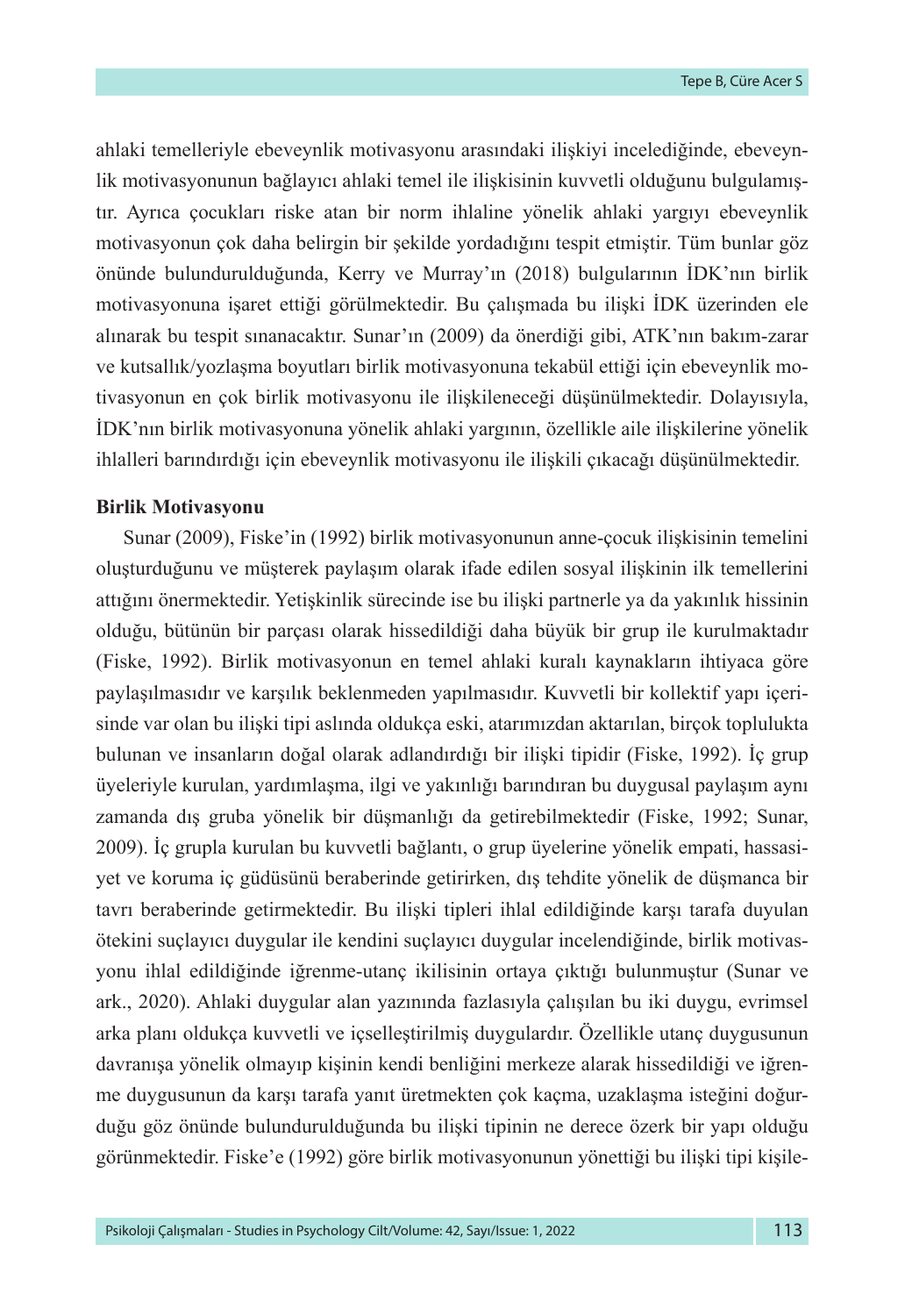rin nasıl davranacağını şekillendirmez, aksine sosyal bir grubun oluşmasının temelini sağlar ve bu temel ile oluşan sosyal grubun üyeleri birbirleriyle kurdukları ilişkide karşılık beklemeden ve birlik içinde hissederek davranabilmektedirler. Yukarıda da bahsedildiği gibi, bu temel ilişki tipi ebeveynlik ilişkisinin kendisini de içinde barındırmaktadır. Önceki çalışmalar ebeveynlik motivasyonunun, genel olarak ahlaki hassasiyet ile ilişkili çıktığını önerse de Kerry ve Murray'ın (2018) bulguları göz önünde bulundurulduğunda ebeveynlik motivasyonun en çok İDK'nın birlik motivasyonuna tekabül etmesi, dolayısıyla yüksek düzeyde ebeveynlik motivasyonunun birlik motivasyonuna yönelik hassasiyet ile ilişkili çıkması beklenmektedir. Buna göre, çalışmanın birinci hipotezi aşağıda belirtilmiştir:

*H1*. Birlik motivasyonu ihlaline yönelik olumsuz ahlaki yargı ile ebeveynlik motivasyonu arasında pozitif yönde anlamlı bir ilişki olacaktır.

Her ne kadar ebeveynlik motivasyonunun evrimsel olarak köklenme ve yayılma ihtiyacı ile ilişkili olduğu öne sürülerek, toplumsal değerlerin sabit kalmasını ve güvenilir, ahlaklı bir ortam içinde olmayı istemek ile ilişkili olacağı önerilse de ahlaki değerler kültürel varyasyon gösterdiği gibi bireysel varyasyon da göstermektedir (Bkz. Graham ve ark., 2012; Haidt ve ark., 1993; Rai ve Fiske, 2011; Simpson ve Laham, 2015a; 2015b). Bir kişi birlik motivasyonu ihlaline fazla tepki gösterip bunu ahlaken oldukça yanlış bulabilirken, eşitlik motivasyonu ihaline o derece tepki göstermeyebilir (Rai ve Fiske, 2011; Tepe ve Aydinli-Karakulak, 2019). Tam bu noktada, Tepe ve Aydinli-Karakulak (2019) o ihlalin ne derece meta-ilişkisel tehdit yönünden algılandığının altını çizmektedir. Kişiler eğer bir ihlali, bireysel temelde yanlış bulmanın yanı sıra toplumsal düzeyde de yanlış bulurlarsa o ihlale yönelik ahlaki yargılarının şiddeti artmaktadır. Dolayısıyla, toplumsal düzeyde algılanan meta-ilişkisel tehdit, ahlaki yargının ne derece sertleşeceğine yönelik önemli bir tahmin edici değişken olarak sunulmaktadır. Tepe ve Aydinli-Karakulak'ın (2019) meta-ilişkisel tehdit algısının ahlaki yargının şiddetini arttıran aracı bir rolü olduğu önermesi üzerine, ebeveynlik motivasyonu-ahlaki yargı ilişkisinde meta-ilişkisel tehdidin bireysel bir eğilim olarak aracı rolü de sınanacaktır.

## **Meta-İlişkisel Tehdit**

İlk olarak Fiske'in (2011) ortaya attığı meta-ilişkisel ahlak kavramı, Rai ve Fiske'in (2012) ahlak psikolojisi konuları ile bağdaştırarak somutlaştırmasından sonra Tepe ve Aydinli-Karakulak'ın (2019) deneysel olarak test etmesi ile ahlak psikolojisi alan yazı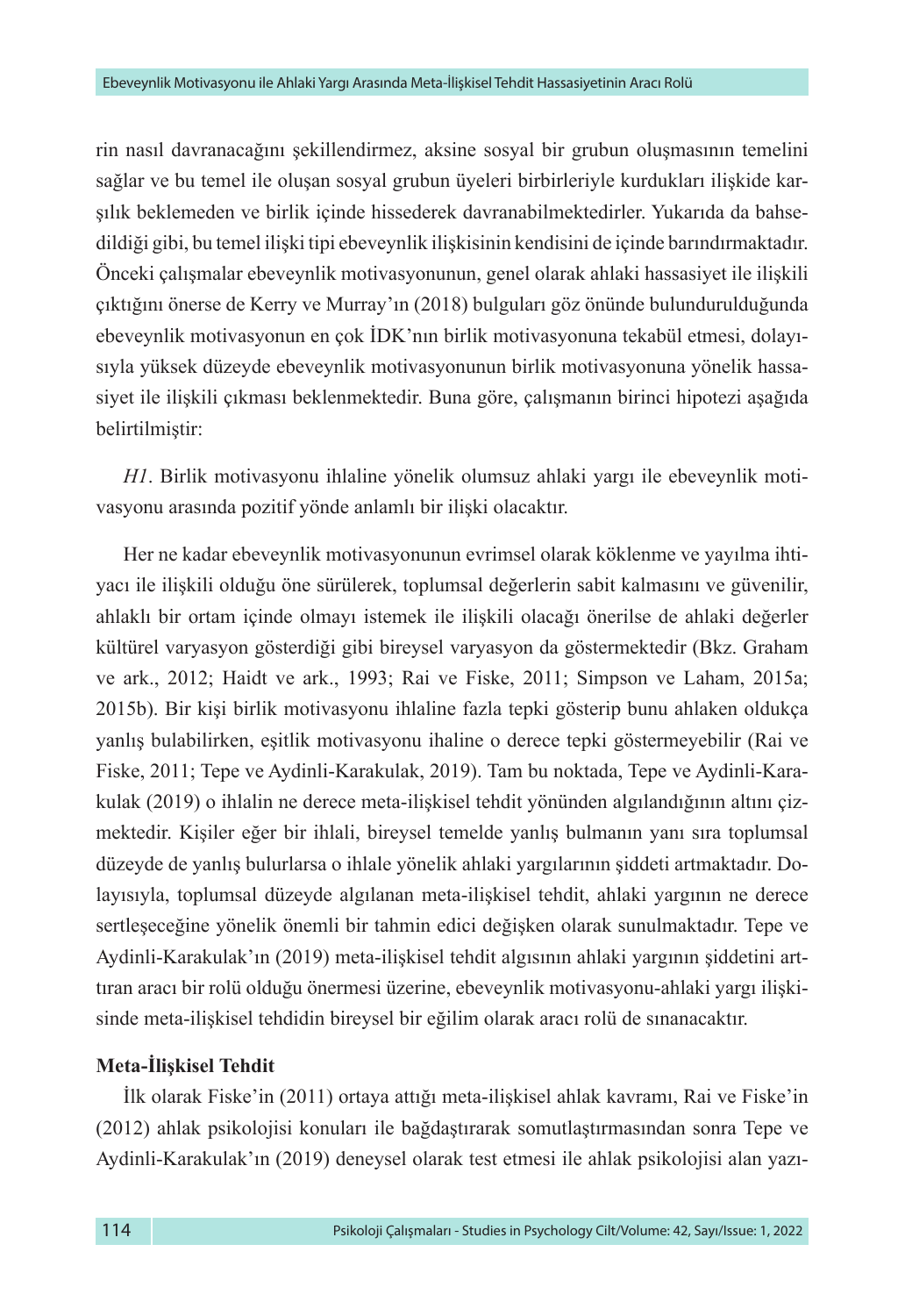nına girmiştir. Yine Rai ve Fiske'in (2011) İDK ile paralel ilerleyen meta-ilişkisel ahlak kavramı, ahlakın ahlaki ihlali gerçekleştiren aktörlerin de ötesinde olduğunu önermektedir. Tepe ve Aydinli-Karakulak (2019) meta-ilişkisel tehdit algısını bir örnekle şu şekilde açıklar, bir evli çiftin birbirlerinin haberleri dâhilinde başka kişilerle cinsel birlikteliklerde bulunması bazı insanlar için ciddi bir ahlaki mesele iken bazı insanlar için değildir. Meta-ilişkisel tehdit kavramıyla, daha önceki çalışmaların aksine bir davranışın ahlaki bir ihlal olarak algılanmasının sadece ihlalcinin kendisine odaklanarak (Bkz. Dungan ve ark., 2017; Giner-Sorolla ve Chapman, 2016; Horberg ve ark., 2009; Parkinson ve Byrne, 2017; Rottman ve ark., 2014; Sabo ve Giner-Sorolla, 2017; Simpson ve Laham, 2015a; Simpson ve ark., 2016; Uhlmann ve ark., 2015; ayrıca bkz. Simpson ve Laham, 2015b, Vezzali ve ark., 2017; Wagemans ve ark., 2018; Young ve Saxe, 2011) açıklanamayacağını, o davranışın kişinin içinde bulunduğu topluluğa (algılanan iç gruba) olan etkisinin ya da gelecekteki sosyal ilişkilere yönelik potansiyel sonuçlarının da önemli olduğunu vurgulanmaktadır. Eğer örneğe geri dönülecek olursa, evli bir çiftin başka bireylerle yaşadığı cinsel birlikteliklerin birbirlerinin haberleri dâhilinde olsa bile ahlaken yanlış algılanıyor olmasının sebebi insanların bunu sosyal uyumun bozulması olarak algılıyor olmaları ya da burada bir değer kaybı görüyor olmalarıdır (Tepe ve Aydinli-Karakulak, 2019). Kişiler bir durumu daha çok toplumsal yönden meta-ilişkisel tehdit olarak görüyorsa o durumu daha çok yanlış bulacaklardır. Tepe ve Aydinli-Karakulak (2019) meta-ilişkisel tehdit algısını "değerlerin yozlaşması" ve "sosyal uyumun bozulması" şeklindeki iki madde ile ölçmüştür. Bu çalışmada ise bu kavram, bireylerin genel olarak ahlaki durumları değerlendirme yatkınlıkları üzerinden ölçülmek istenmiş ve bu niyetle meta-ilişkisel tehdit hassasiyeti ölçeği geliştirilmiştir. Bireylerin, ahlaki durumları toplumsal düzeyde ya da bireysel düzeyde ele almaları onların meta-ilişkisel tehdit yatkınlıklarını/hassasiyetlerini gösterecektir.

Yukarıda ebeynlik motivasyonu ile birlik motivasyonuna ilişkin bulgulardan bahsedilmiştir. Farklı şekilde ama benzer noktalara değinen Eibach ve arkadaşlarının (2009) ise ebeveynlik halinin, toplumsal düzeydeki değerleri koruma motivasyonları ilgili olduğunu belirterek ahlaki "genişleme"yle ilişkili olduğunu göstermesi, Tepe ve Aydinli-Karakulak'ın (2019) toplumsal düzeyde meta-ilişkisel tehdit hassasiyetinin ebeynlik motivasyonu-birlik ihlaline yönelik ahlaki yargı ilişkisinde aracı bir değişken olarak rol oynayabileceğini düşündürtmektedir. Dolayısıyla, ebeveynlik motivasyonu yüksek bireylerin toplumsal düzeyde meta-ilişkisel yatkınlıkları yükseldikçe, birlik ihlallerine yö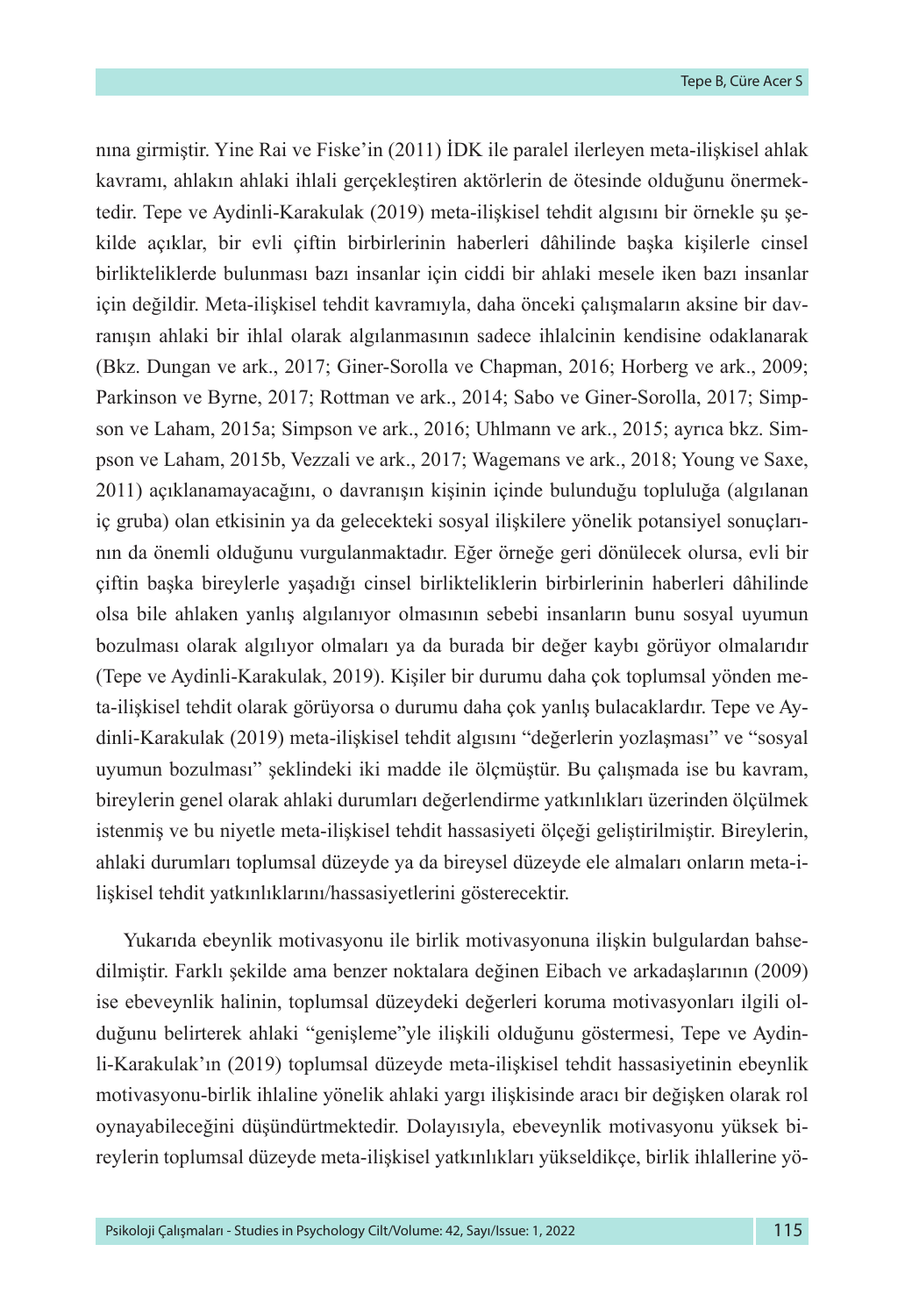nelik ahlaki yargılarının şiddetinin de artmasına yönelik korelasyonel bir ilişki beklenmektedir. Yukarıda bahsedildiği gibi, eğer bir ihlal, bireysel düzeyde yanlış bulunmanın ötesinde, toplumsal düzeyde de yanlış bulunursa o ihlale yönelik ahlaki yargının şiddeti artmaktadır. Dolayısıyla, bireyin ahlaki durumları toplumsal düzeyde ele alması, ebeveynlik motivasyonu ile ahlaki yargı arasında aracı bir rol üstlenerek olumsuz ahlaki yargıyı pozitif yönde yordayacaktır. Bu çalışmanın ikinci hipotezi ise buradan gelmektedir:

*H2.* Birlik motivasyonu ihlaline yönelik ahlaki yargı ile ebeveynlik motivasyonu arasındaki ilişkide toplumsal düzeyde algılanan meta-ilişkisel tehdit aracı rol oynayacaktır; ebeveynlik motivasyonu toplumsal meta-ilişkisel tehdit yatkınlığını arttırma yoluyla birlik motivasyonu ihlaline yönelik ahlaki yargıyı pozitif olarak yordayacaktır.

Özetle, Fiske'in (1992) kuramsal temelini izah ettiği İDK'nın önermelerine ve bu önermelerin ampirik olarak test edildiği Tepe ve Aydinli-Karakulak'ın (2019) bulgularına göre, kişilerin ahlaki yargıları bu ilişkilerin ihlali ile oluşmaktadır. Ebeveynlik motivasyonu yüksek bireylerin birlik motivasyonuna yönelik daha hassas olacağı, dolayısıyla bu ilişki tipinin ihlalini daha çok yanlış algılayacakları beklenmektedir. Fakat ahlaki yargı, ilişki motivasyonlarının ihlali ile oluşmasının yanı sıra onun şiddetini bu ihlalin ne derece toplumsal boyutta ele alındığı da belirlemektedir (Tepe ve Aydinli-Karakulak, 2019). Ahlaki ihlalleri toplumsal düzeyde algılamak, kişilerin toplumsal düzeyde meta-ilişkisel tehdit eğilimleri ile gözlemlenebilir olduğu düşüncesi ile geliştirilen meta-ilişkisel tehdit eğilimi ölçeği kullanılmıştır. Bu ölçümle birlikte, ebeveynlik motivasyonun birlik motivasyonu hassasiyeti ile olan ilişkisini kişilerin ahlaki olayları toplumsal düzeyde meta-ilişkisel tehdit üzerinden algılama eğilimlerinin arttırabileceği hipotezlenmektedir. Tüm bu ifade, korelasyonel analiz ile test edileceğinden, bu ilişkiler arasındaki bağlantılar herhangi bir nedensellik içermemektedir, diğer bir deyişle bahsi geçen her bir değişkenin birbiriyle ilişkili olacağı önerilmektedir. Toplumsal düzeyde meta-ilişkisel tehdit eğiliminin ahlaki yargının şiddetini arttırıcı bir rolü olduğu önerilirken, bireysel düzeyde meta-ilişkisel tehdit eğiliminin böyle bir rolü olmaması beklenir, nitekim buna yönelik bu çalışmanın herhangi bir hipotezi söz konusu değildir. Toplumsal düzeyde meta-ilişkisel tehdit eğiliminin bu ilişkide aracı bir rol oynayacağı beklenirken, bireysel düzeyde meta-ilişkisel tehdit eğilimi ile böyle bir ilişkilenme beklenmemektedir. Fakat herhangi bir hipotez önermek için yeterince veri olduğu düşünülmediğinden bu analiz *keşif analizi* bağlamında ele alınacaktır. Dolayısıyla, bireysel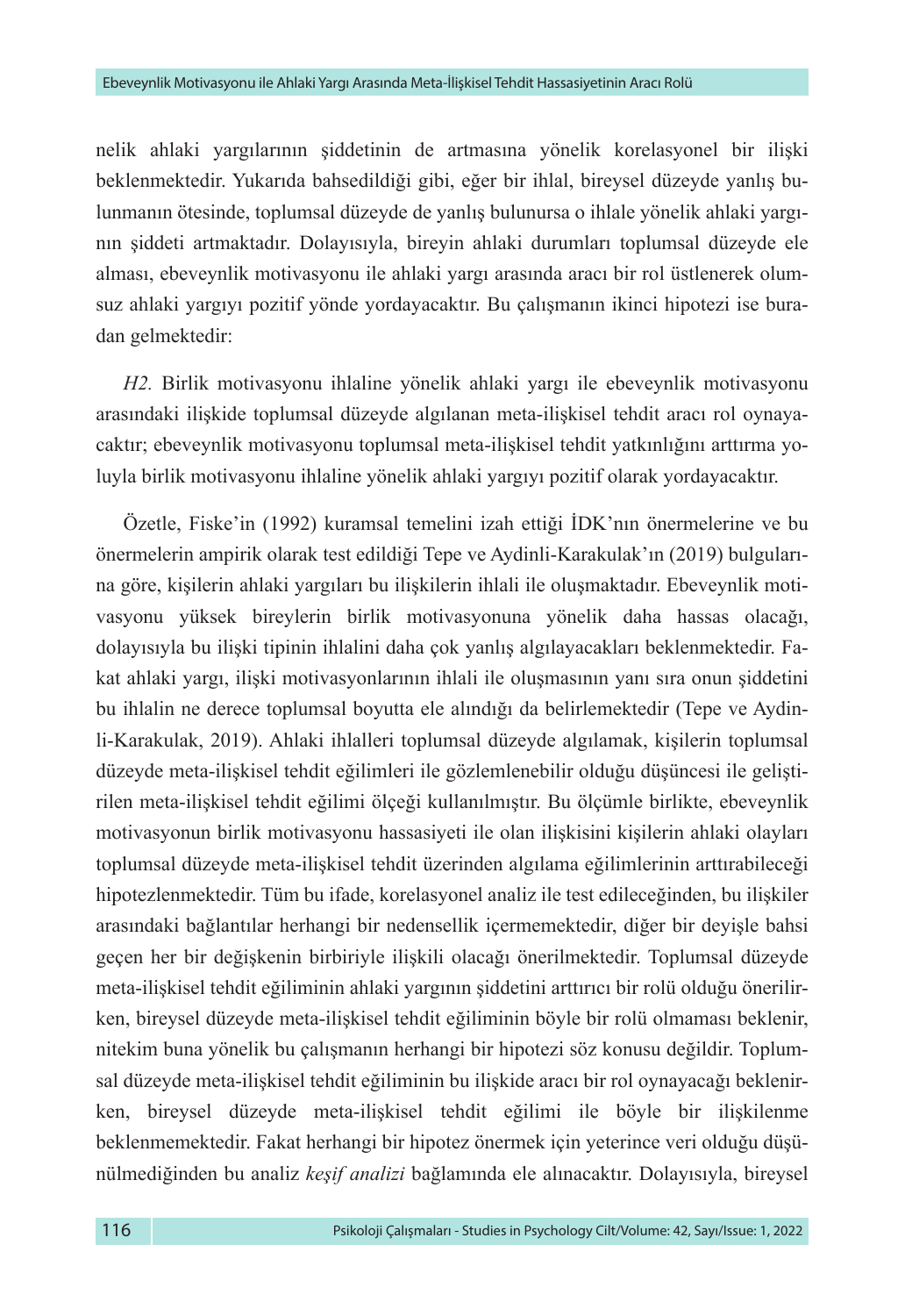düzeyde meta-ilişkisel tehdit eğiliminin bu ilişkilenmedeki rolü de bu çalışma ile keşfedilecektir.

#### **Yöntem**

## **Katılımcılar**

Örneklem büyüklüğünün belirlenmesi amacıyla önsel güç analizi yapılmıştır. Ebeveynlik motivasyonu ile ahlaki yargı arasındaki ilişkiyi inceleyen Kerry ve Murray (2018) toplam 147 ebeveynden ve 205 ebeveyn olmayan bireylerden veri toplamış; bu verilerde 0.8 güce ulaşan *r* = .15 korelasyonu tespit edilmiştir. Küçük bir etki raporlayan mevcut çalışmanın etki gücünü bulmak için MedPower (Kenny, 2017) ile güç analizi yapılmıştır ve Kerry ve Murray'in (2018) bulguladığı ebeveynlik motivasyonu ile ahlaki yargısı arasındaki yol için *B* = .15 belirlenirken, aracı değişken ile arasındaki yollar için orta etki gücü *B* = .30 tahmin edilmiştir. Sonuç olarak, MedPower örneklem genişliği olarak küçük-orta arası bir büyüklükte etkiyi %80 güçte raporlayabilmek için 111 kişinin gerekli olduğunu önermektedir. Bu çalışma için Istanbul'da bulunan bir vakıf üniversitesindeki lisans öğrencilerinden ders kredisi karşılığında veri toplanmıştır. Veri setinde 133 katılımcıdan sadece dikkat kontrolü sorularında (örn., eğer bunu okuyorsanız lütfen '2' yazın, *n* = 6) başarısız olan katılımcılar çıkarılmış ve sonrasında "kayıp verilerin yerini doldur" (replace missing values) yöntemi uygulanarak kayıp olan verilerin yeri doldurulmuştur. Çalışmanın nihai veri seti 127 katılımcıdan oluşmaktadır (109 kadın, *Ort.*yaş = 21.57, *SS* = 2.77).

## **Veri Toplama Araçları**

## *Ebeveynlik Motivasyonu (PCAT-pn Questionnaire)*

On sorudan meydana gelen bu ölçek, 25 soruluk Ebeveynlik İlgi ve Şefkati Ölçeği'nin (Parental Care and Tenderness; PCAT) kısa formu olarak oluşturulmuştur (Hofer ve ark., 2018). Ebeveynlik İlgi ve Şefkati Ölçeği, ebeveynlik ilgisi motivasyonundaki kişisel farklılıkların altında yatan faktörleri değerlendirmekte ve ebeveynler ile ebeveyn olmayan bireyler arasındaki ebeveynlik ilgisi eğilimlerini göstermektedir. Ölçek, *koruma* (örn., "Bir çocuğa tehdit oluşturan herhangi birine zarar verebilirim") ve *besleme* (nurturance; örn., "Bebekler kalbimi yumuşatır") olmak üzere iki faktörden oluşmaktadır. Ölçeğin her iki faktörü için de yanıtlar 5'li Liket tipi ölçek (koruma için: 1= hiç şefkat olmaması, 5= çok fazla şefkat; besleme için: 1= hiç katılmıyorum, 5= tamamen katılıyorum) üzerinden değerlendirilmektedir. Ölçeğin orijinal hali ile iç tutarlılık katsa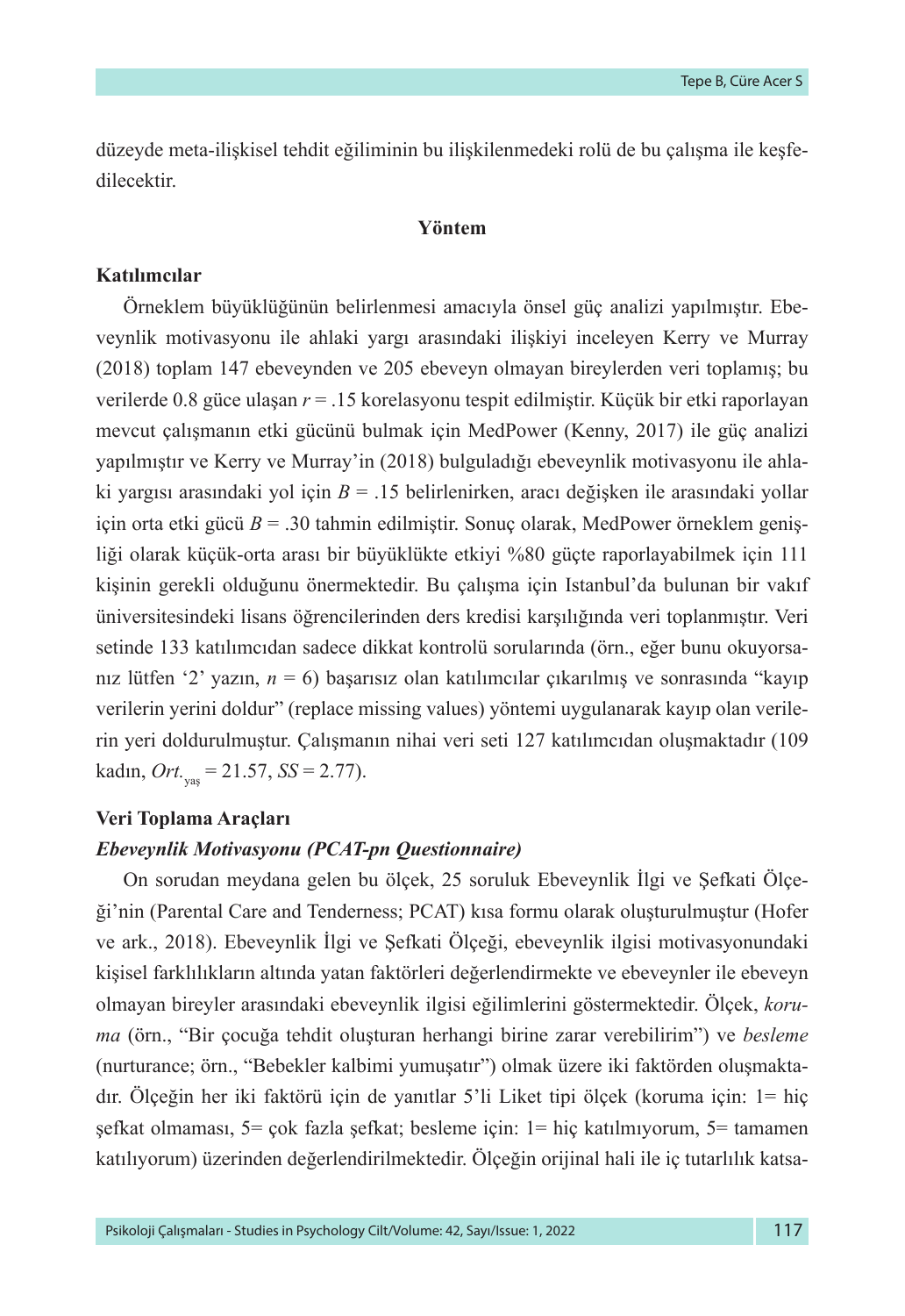yıları toplam ebeveynlik motivasyonu için Cronbach's *α*= .90, koruma ve besleme faktörleri için ise ayrı ayrı Cronbach's *α*= .90 ve Cronbach's *α*= .88'dir. Ölçeğin her iki faktörinden elde edilen ortalama puan ahlaki yargıların şiddetini (severity of moral judgments) yordamıştır (Hofer ve ark., 2018).

Ölçek, bu araştırmada kullanabilmek için ilk önce sosyal psikoloji alanındaki uzmanlar tarafından Türkçe diline çevrilmiş, sonrasında tekrar İngilizce diline çevrilerek, orjinal versiyon ile çeviri versiyonları karşılaştırılmıştır. Ölçeğin Türkçe dilindeki son hali araştırmanın yazarları tarafından karar verilerek oluşturulmuştur. Ölçek maddelerinden hesaplanan ortamala puan ile ebeveynlik motivasyonu ölçülmektedir. Ayrıca iki faktörden elde edilen ortalama puan ile ebeveynlik motivasyonunun varyasyonlarına yönelik analizler de yapılabilmektedir. Fakat bu çalışmada, iki faktör üzerinden değil, ortalama ebeveynlik motivasyonu puanı ile analizler gerçekleştirilecektir. Ölçekte ters kodlanan herhangi bir madde bulunmamaktadır. Ölçeğin iç tutarlılık katsayısı, toplam ebeveynlik motivasyonu için Cronbach's *α*= .81, koruma ve besleme faktörleri için ise ayrı ayrı Cronbach's *α*= .72 ve Cronbach's *α*= .81'dir. Ölçeğin geçerliliğini test etmek için JAMOVI kullanılarak Doğrulayıcı Faktör Analizi yapılmış ve elde edilen iki faktörlü yapının hiçbir modifikasyon yapılmadan uyum değerleri *x*<sup>2</sup>  */ df* = 2.94, CFI = 0.81, TLI = 0.74, SRMR = 0.11, [RMSEA = 0.15; %95 GA: 0.12, 0.18], *p* < 0.001 çıkarken, modifikasyon önerileri doğrultusunda, koruma faktörü altındaki madde 2-madde 3, madde 2-madde 5 ve madde 3-madde 5'in hata varyansları ilişkilendirildiğinde uyum değerleri iyi çıkmıştır (*x*<sup>2</sup>  */ df* = 1.17, CFI = 0.99, TLI = 0.98, SRMR = 0.06, [RMSEA = 0.04; %95 GA: 0.00, 0.10], *p* = 0.24). Tek faktörlü yapı olarak, ölçeğin geçerliği test edildiğinde ise uyum değerleri  $x^2$  /  $df = 3.66$ , CFI = 0.73, TLI = 0.65, SRMR = 0.12, [RMSEA = 0.18; %95 GA: 0.14, 0.21], *p* < 0.001 çıkarken, modifikasyon önerileri doğrultusunda, koruma faktörü altındaki madde 1-madde 4, madde 2- madde 3, madde 3-madde 5 ve madde 2-madde 5 hata varyansları ilişkilendirildiğinde *x*<sup>2</sup>  */ df* = 1.15, CFI = 0.99, TLI = 0.98, SRMR = 0.06, [RMSEA = 0.04; %95 GA: 0.00, 0.09], *p* = 0.27 iyi uyum değerleri göstermiştir.<sup>1</sup>

## *Ahlak Senaryoları*

Tepe ve Aydinli-Karakulak'ın (2019) çalışmasından uyarlanmıştır. İlişki ihlali senaryoları setinden (toplam 20 adet) her bir ilişkisel motivasyon (birlik, eşitlik, hiyerarşi,

<sup>1</sup> Ölçeğin maddeleri tüm materyallerin paylaşıldığı Kullanılan Ölçümler dosyasında Open Science Framework sayfası üzerinden sunulmaktadır ([https://osf.io/nvxdh/?view\\_only=7b317516e2d54cc2882a72f11d0aade8\)](https://osf.io/nvxdh/?view_only=7b317516e2d54cc2882a72f11d0aade8).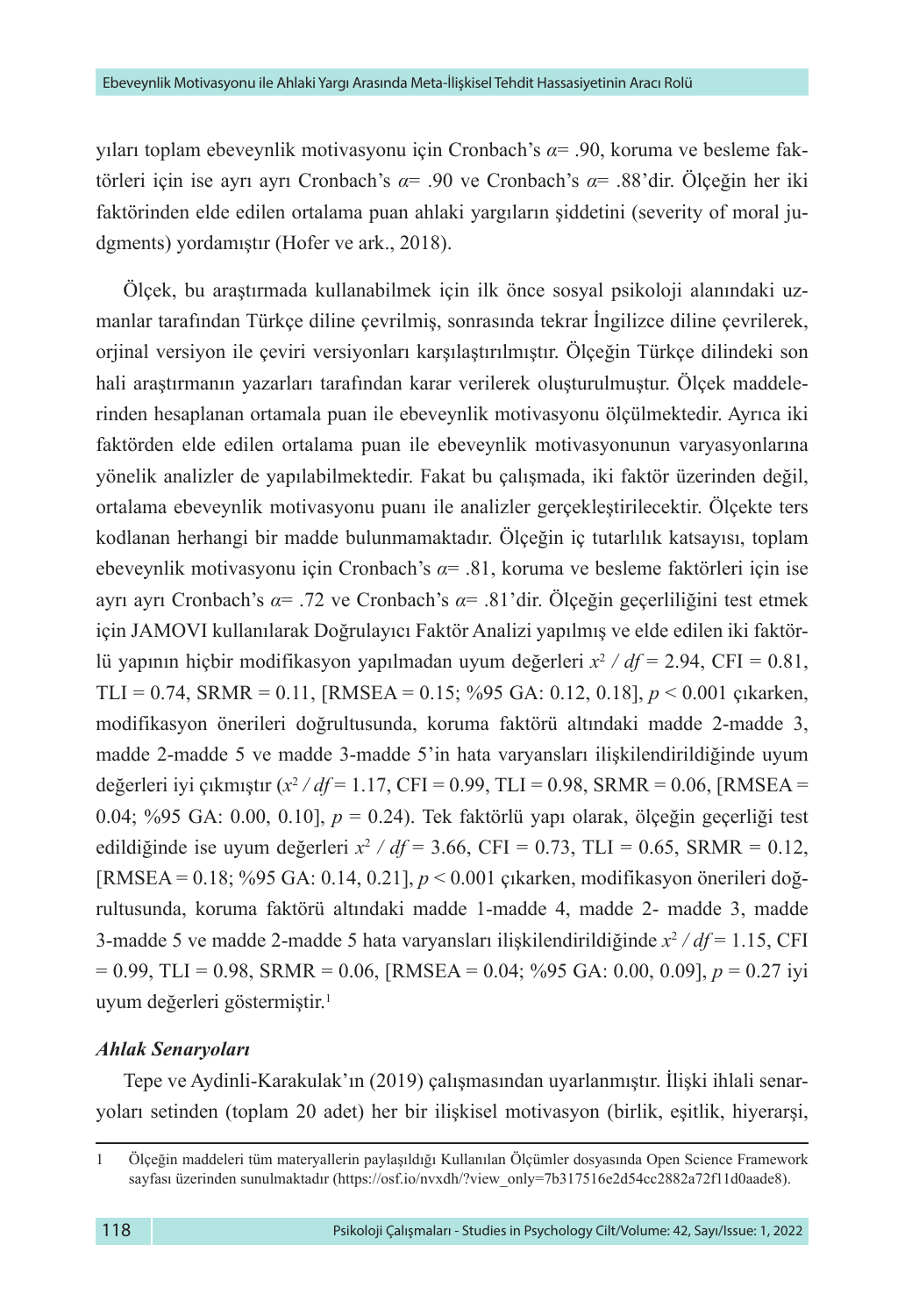orantılılık) için iki ilişki ihlali seçilmiştir. Ahlaki yargı/yanlışlık değerlendirmeleri için kullanılan ahlaki yargı senaryoları Tablo 1'de sunulmuştur.

#### **Tablo 1.**

|                  | İki yetişkin kardesin tutkulu bir şekilde öpüşmesi                                                                                                                                                    |  |  |  |  |  |  |  |
|------------------|-------------------------------------------------------------------------------------------------------------------------------------------------------------------------------------------------------|--|--|--|--|--|--|--|
| Birlik İhlali    | Bes kusaktır aile yadıgarı olan ve ailenin torununa teslim edilen değerli bir yüzüğü, torunun<br>para karşılığında satması                                                                            |  |  |  |  |  |  |  |
| Hiyerarsi İhlali | Mahkeme salonunda, hâkimin girmesiyle herkes ayağa kalkarken içlerinden birinin bunu<br>yapmayıp hâkimin önünde ona bakarak bile bile oturmaya devam etmesi                                           |  |  |  |  |  |  |  |
|                  | Bir üniversite öğrencisinin dersten alakasız sorular sormak için dersi bölüp hocayla dalga<br>gecmeye baslaması                                                                                       |  |  |  |  |  |  |  |
| Esitlik İhlali   | Uçaktaki bir yolcunun, Müslüman olan diğer bir yolcunun yanına oturmak istememesi                                                                                                                     |  |  |  |  |  |  |  |
|                  | Konser bileti almak üzere gişeye giden bir kişinin çok sıra olduğunu görüp, bekleyen<br>insanlara aldırmadan sıranın önüne geçmesi                                                                    |  |  |  |  |  |  |  |
| Oran İhlali      | Uluslararası ve kurumsal bir firmanın sınavına hazırlanıp başarıyla kazanan ve ardından<br>mülakata girmeye hak kazanan kisinin yerine, sirketin hiç sınava ve mülakata girmemis<br>birini işe alması |  |  |  |  |  |  |  |
|                  | Turistik bölgede dükkan sahibi olan birinin, hediyelik esyaları gerçek fiyatının on katına<br>satması                                                                                                 |  |  |  |  |  |  |  |

#### *Ahlaki İhlal Senaryoları*

## *Meta-İlişkisel Tehdit Hassasiyeti/Yatkınlığı*

Bu 10 maddelik meta-ilişkisel tehdit hassasiyeti ölçeği, bireysel bir özellik (trait-level) olarak birinci yazar tarafından oluşturulmuştur. Meta-ilişkisel tehdit yatkınlığı bu çalışmada toplumsal ve bireysel olmak üzere iki düzeyli ele alınmaktadır. Tepe ve Aydınlı-Karakulak'ın (2019) bahsettiği değerlerin yozlaşması ve sosyal uyumun bozulması, toplumsal düzeyde meta-ilişkisel tehdit algısını ima etmektedir. Geliştirilen ölçekte birey odaklı meta-ilişkisel tehdit yatkınlığı da ölçümlenmeye çalışılmıştır. Kişilerin, ahlaki bir durumu ne derece toplum yönünden ya da birey yönünden algıladıkları değişkenlik gösterebilmektedir. Örneğin, ahlaki ihlallerin sadece o ihlali gerçekleştiren bireyi ilgilendirdiğini düşünmek ve durumu o bireyler arası ilişkiler üzerinden yorumlamak bireysel düzeyde meta-ilişkisel tehdit yatkınlığına işaret etmektedir. Evli bir çiftin başkalarıyla birlikte olmaları örneğinden gidilecek olunursa, bireysel düzeyde meta-ilişkisel tehdit yatkınlığı yüksek bireyler, bu durumda kişilerin birbirlerini aldatıp aldatmadığına odaklanırken (örn., eğer bu gizli bir şekilde gerçekleşiyor, birbirlerinin haberleri dahilinde olmuyorsa yanlıştır); toplumsal düzeyde meta-ilişkisel tehdit yatkınlığı yüksek bireyler bu davranışın toplumsal yankılarıyla ilgilenmektedir (örn., evli çiftler başkalarıyla birlikte olurlarsa evlillik kurumu bozulur). Bu ölçekle, kişilerin ahlaki olayları ne derece toplumsal boyutta ya da bireysel boyutta ele aldıkları ölçülmeye çalışılmıştır. Kişilere bazı ifadeler sunulmuştur ve bu ifadelere ne derece katılıp katılmadık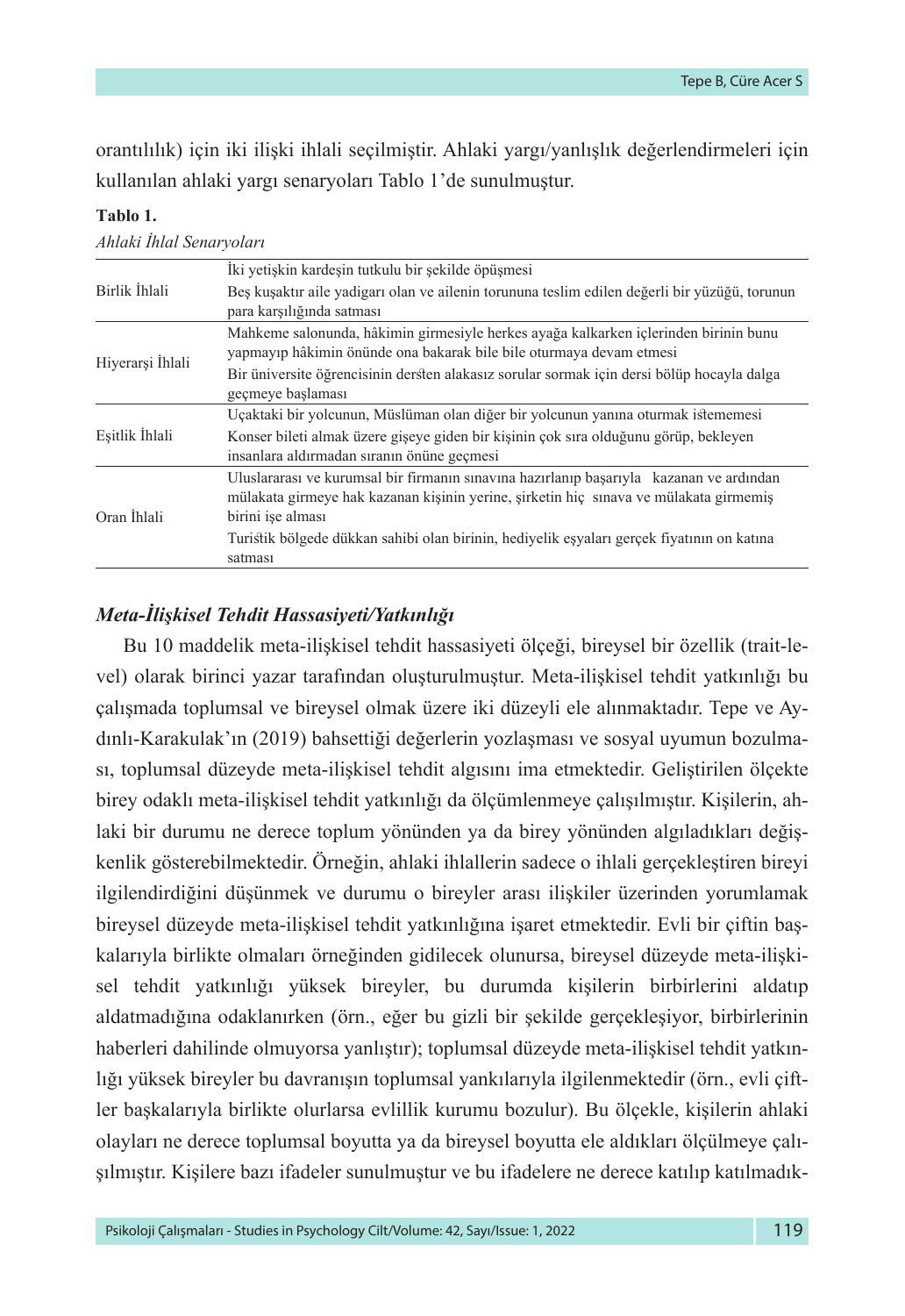larını değerlendirmeleri istenmiştir. Yanıtlar 7'li Likert tipi ölçek üzerinden (1= *Kesinlike Katılmıyorum*, 7= *Kesinlikle Katılıyorum*) değerlendirilmektedir.

Ölçeğin faktör yapısı Açımlayıcı Faktör Analizi ile incelenmiştir. KMO katsayısının yüksek (.82) ve Bartlett testinin anlamlı olması örneklemin yeterliğini göstermiştir (*χ*<sup>2</sup> (45) = 504.295, *p* < 0.001). Temel Bileşenler Analizi sonucunda özdeğeri 1'in üzerinde (1.82) iki faktörlü yapı ortaya çıkmıştır ve bu ikili yapı yamaç birikinti grafiği ile de örtüşmektedir. İki faktörlü yapı toplam varyansın %59.81'ini açıklamaktadır. Varimax rotasyonu sonucuna göre söz konusu iki faktöre beşer madde .30'un üzerinde yüklenmiştir (Bkz. Tablo 2).

#### **Tablo 2.**

*AFA Sonucu Meta İlişkisel Tehdit Hassasiyeti Ölçeğinin Maddeleri ve Faktör Yükleri Dağılımı*

| <b>Maddeler</b>                                                                                                                                  | Ort. | SS   | Faktör 1 | Faktör 2 |
|--------------------------------------------------------------------------------------------------------------------------------------------------|------|------|----------|----------|
| <b>Bireysel</b>                                                                                                                                  |      |      |          |          |
| 1.Herhangi bir davranış toplumsal uyumu<br>bozsun bozmasın toplumu değil sadece o<br>davranışı yapan bireyi ilgilendirir.                        | 2.95 | 1.56 | .83      |          |
| 2.Ahlaken yanlış davranışlar sadece onu<br>yapan bireyi ilgilendirir.                                                                            | 4.40 | 1.55 | .83      |          |
| 3. Ahlaklı olsun olmasın kişinin yaptığı<br>davranışlar kişiyi ilgilendirir, topluma olan<br>etkisinin bir önemi yoktur.                         | 3.14 | 1.53 | .81      |          |
| 4.Herhangi bir davranış değerleri bozsun<br>bozmasın toplumu değil sadece o davranışı<br>yapan bireyi ilgilendirir.                              | 3.69 | 1.62 | .78      |          |
| 5.Ahlak ile alakalı davranışlar o davranışı<br>sergileyen bireyi ilgilendirir.                                                                   | 3.69 | 1.66 | .63      |          |
| <b>Toplumsal</b>                                                                                                                                 |      |      |          |          |
| 6. Herhangi bir davranış toplumsal uyumu<br>bozuyor ise o davranış sadece kişiyi değil<br>toplumu da ilgilendirir.                               | 5.11 | 1.48 |          | .79      |
| 7.Herhangi bir davranış değerleri bozuyor<br>ise o davranış sadece kişiyi değil toplumu<br>da ilgilendirir.                                      | 4.83 | 1.48 |          | .74      |
| 8. Ahlaken yanlış davranışlar sadece o<br>davranışı sergileyen bireyi etkilemez,<br>toplumu da etkiler.                                          | 4.92 | 1.47 |          | .74      |
| 9. Ahlak ile alakalı davranışlar<br>bireysel değil toplumsal boyutta<br>değerlendirilmelidir.                                                    | 4.73 | 1.45 |          | .69      |
| 10. Ahlaklı olsun olmasın kişinin yaptığı<br>davranışlar sadece kişiyi ilgilendirmez,<br>topluma olan etkisi de göz önünde<br>bulundurulmalıdır. | 5.01 | 1.51 | $-.34$   | .67      |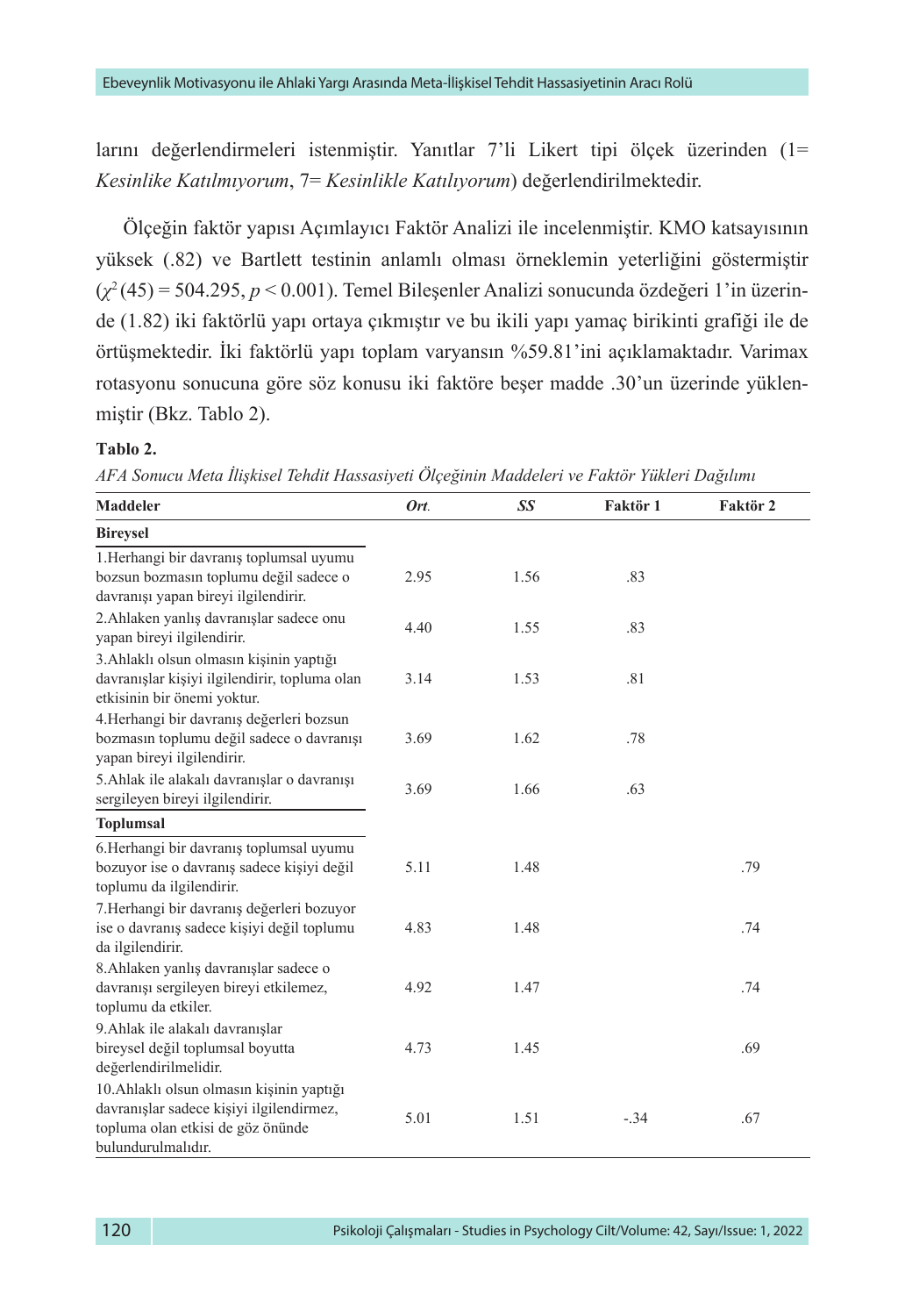Ölçeğin Cronbach Alfa güvenirlik katsayısı "toplumsal düzey" faktörü için .80, "bireysel düzey" faktörü için ise .85 bulunmuştur. İlgili faktörden alınan yüksek puanlar kişilerin o alandaki yüksek meta-ilişkisel tehdit yatkınlığını göstermektedir. Ölçeğin hiçbir maddesinde ters kodlama yoktur.

#### *Ahlaki Yanlışlık*

Her bir senaryo için ahlaki yanlışlık, Tepe ve Aydinli-Karakulak'a (2019) benzer şekilde şu ifadeleler kullanılarak değerlendirilmiştir: "Bu davranış kötü bir davranıştır", "Bu ahlaksız bir davranıştır" ve "Bu davranış ahlaken yanlış bir davranıştır". Katılımcılar soruları, 1= *Hayır, hiç* ile 7= *Evet, çok fazla* arasında değişen 7'li Likert tipi ölçek üzerinden yanıtlamışlardır. Sekiz senaryodaki bu üç maddenin ortalama puanı genel ahlaki yanlışlığın bir ölçüsü olarak kullanılmıştır (Cronbach *α* =.88). Ahlaki yanlışlık puanı toplam sekiz senaryodan elde edilen ortalama ile hesaplanırken, birlik motivasyonu ihlaline yönelik ahlaki yanlışlık puanı sadece birlik motivasyonunu ihlal eden senaryolarından gelen ortalama puan ile hesaplanmıştır. Her bir motivasyona yönelik ahlaki yargı güvenirlik katsayıları ise şu şekildedir: Birlik motivasyonu Cronbach *α* =.86, hiyerarşi motivasyonu Cronbach *α* =.82, eşitlik motivasyonu Cronbach *α* =.71, ve oran motivasyonu Cronbach *α* =.77.

#### **İşlem**

Veri toplanmadan önce araştırmanın etik değerlendirmesi Bahçeşehir Üniversitesi Etik Kurul tarafından onaylanmış (14 Nisan 2016, 87769966-604.01.01-3501) ve araştırmanın veri toplama sürecine geçilmiştir. Katılımcılar, çevrimiçi bir anket aracı olan Qualtrics kullanılarak oluşturulan çevrimiçi anketi tamamlamıştır. Veriler 2019 yılı Mart ayında toplanmıştır. Her ölçek bloklar halinde gruplanmış ve böylelikle ölçeklerin sırası, sıra etkisini ortadan kaldırmak için her katılımcı için seçkisiz hale getirilmiştir. Katılımcılara, kendilerine bazı durumlar sunulacağı bilgisi verilmiş ve bu durumlarla ilişkili olarak düşüncelerinin sorulacağı söylenmiştir.

#### **Bulgular**

Araştırmanın veri seti, kullanılan ölçümler ve yapılan analizlerin kodları Open Science Framework üzerinden paylaşılmıştır<sup>2</sup>.

Psikoloji Çalışmaları - Studies in Psychology Cilt/Volume: 42, Sayı/Issue: 1, 2022 121

<sup>2</sup> Araştırmanın verileri ve materyallerine ulaşmak için [https://osf.io/nvxdh/?view\\_](https://osf.io/nvxdh/?view_only=7b317516e2d54cc2882a72f11d0aade8) [only=7b317516e2d54cc2882a72f11d0aade8](https://osf.io/nvxdh/?view_only=7b317516e2d54cc2882a72f11d0aade8)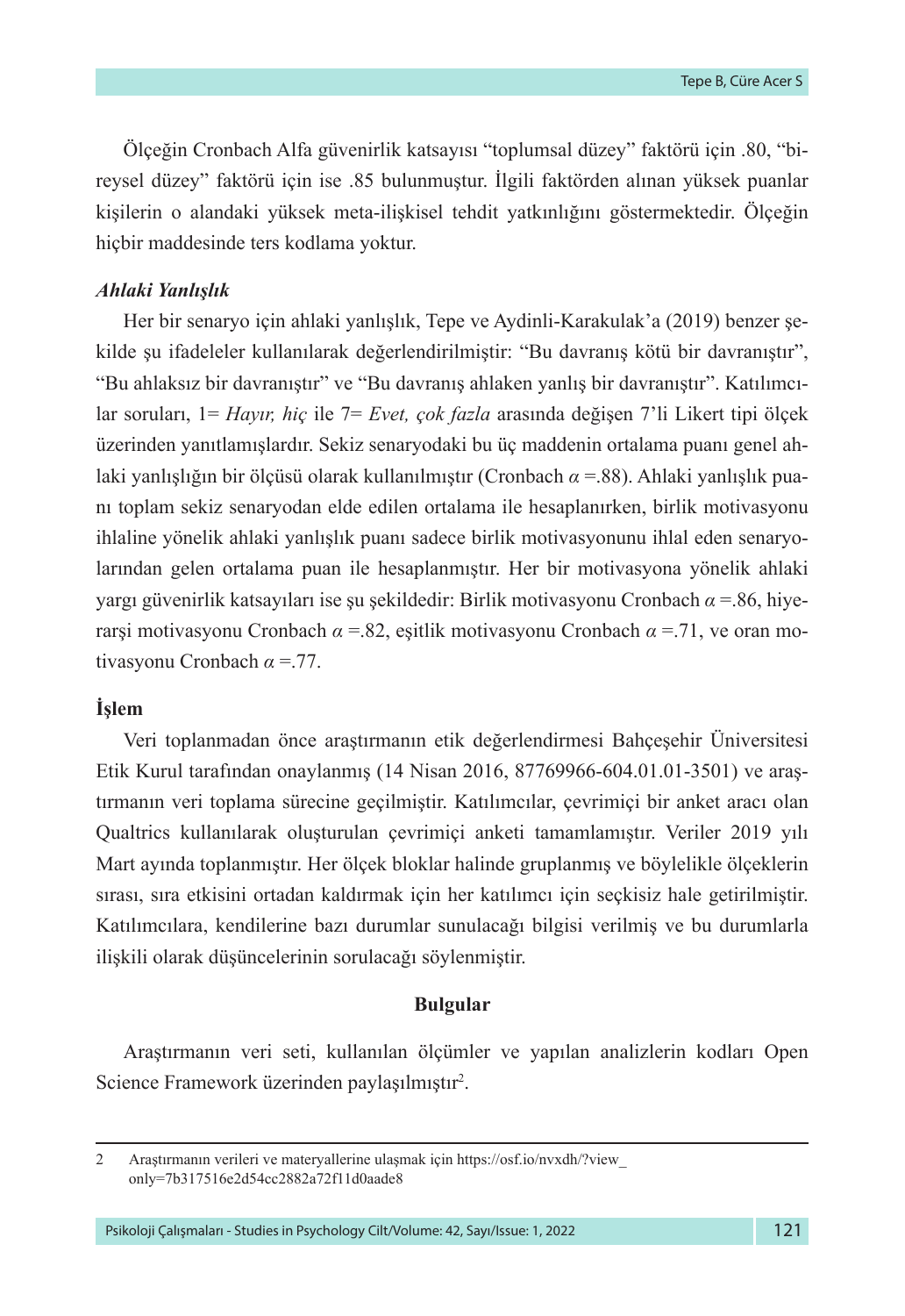Aracı Regreasyon Analizi yapılmadan önce tüm değişkenlerin birbirleriyle olan ilişkileri incelenmiştir. Değişkenlerin birbirleriyle ilişkilerini gösteren Pearson Korelasyon katsayıları Tablo 3'de gösterilmiştir. Pearson Korelasyon analizi sonucuna göre birlik motivasyonu ihlaline yönelik olumsuz ahlaki yargı ile ebeyenlik motivasyonu arasında pozitif bir ilişki (*r* =.20, *p* < 0.05) bulunarak *H1* desteklenmiştir. Ebeveynlik motivasyonu diğer motivasyon ihallerine (örn., eşitlik, hiyerarşi ve oran) yönelik ahlaki yargı ile ilişkili çıkmamıştır.

## **Tablo 3.**

|                                                                      | Ort. | SS        | Min  | Max a    |     | $\blacksquare$ | $\overline{2}$ | 3       | $\overline{\mathbf{4}}$  | 5                     | 6                        | $\tau$                       | 8        |
|----------------------------------------------------------------------|------|-----------|------|----------|-----|----------------|----------------|---------|--------------------------|-----------------------|--------------------------|------------------------------|----------|
| 1. Ebeveynlik                                                        | 4.09 | 0.52      | 2.33 | 5.00     | .81 | ٠              | $.20*$         | .05     | .15                      | .04                   | .16                      | $.21*$                       | $-.18*$  |
| Motivasyonu                                                          |      |           |      |          |     |                |                |         |                          |                       |                          |                              |          |
| 2. Birlik ihlali yargısı                                             |      | 5.27 1.16 | 1.67 | 7.00     | .86 |                | $\sim$         | $.47**$ |                          | $.36^{**}$ $.32^{**}$ |                          | $.81^{**}$ $.26^{**}$ $-.12$ |          |
| 3. Hiyerarşi ihlali                                                  | 5.39 | 0.93      | 2.00 | 7.00     | .82 |                |                |         |                          | $.38^{**}$ $.23^{**}$ | $.74***$                 | .12                          | .16      |
| yargısı                                                              |      |           |      |          |     |                |                |         |                          |                       |                          |                              |          |
| 4. Eşitlik ihlali yargısı 6.22 0.67                                  |      |           | 3.83 | 7.00 .71 |     |                |                |         | $\overline{\phantom{a}}$ | $.44**$               | $.69**$                  | .14                          | .05      |
| 5. Oran ihlali yargısı $6.10$ 0.77                                   |      |           | 3.00 | 7.00 .77 |     |                |                |         |                          |                       | $.64**$                  | .11                          | $-.08$   |
| 6. Toplam ihlal yargı $5.74$ 0.64                                    |      |           | 3.13 | 7.00     | .88 |                |                |         |                          |                       | $\overline{\phantom{a}}$ | $.23**$                      | $-.00$   |
| 7. Meta-iliskisel tehdit $4.92 \quad 1.10 \quad 1.00$<br>- toplumsal |      |           |      | 7.00     | .80 |                |                |         |                          |                       |                          |                              | $-.40**$ |
| 8. Meta-iliskisel tehdit 3.57 1.26 1.00<br>- bireysel                |      |           |      | 7.00 .85 |     |                |                |         |                          |                       |                          |                              |          |
|                                                                      |      |           |      |          |     |                |                |         |                          |                       |                          |                              |          |

*Pearson Korelasyon Analizi ile Araştırma Değişkenlerinin Birbirleriyle İlişkisi*

*Not. 1. \*\*p* < .01, \**p* < .05.

Meta-ilişkisel tehdit algısı ölçeğinden elde edilen toplumsal düzeyde algılanan meta-ilişkisel tehdit puanın ebeveynlik motivasyonu ile ahlaki yargı arasındaki aracı rolünü test etmek amaçlı, Hayes Process Makro (2012) aracı regresyon analizi yapılmıştır. Tüm analizler standardize skorlar ile yapılmıştır.

*H2* doğrultusunda, sadece birlik motivasyonu ihlalinden elde edilen ahlaki yanlışlık puanı ile aracı regresyon analizi yapıldığında, ebeveynlik motivasyonunun birlik motivasyonu ihlaline yönelik yargıyı doğrudan yordadığı (*β* =0.20, %95 *GA* [0.04, 0.38], *p* <0.05), fakat toplumsal düzeyde algılanan meta-ilişkisel tehdit hassasiyeti aracı değişkeni üzerinden dolaylı etkisinin (*β* =0.05, %95 *GA* [-0.00, 0.16]) anlamlı olmadığı bulunmuştur<sup>3</sup>.

<sup>3</sup> Cinsiyet eş değişken faktör olarak aracı regresyon analizine dahil edildiğinde sonuçlar benzer çıkmıştır. Cinsiyetin herhangi bir etkisi bulunmamaktadır, cinsiyetin ne meta-ilişkisel tehdit yatkınlığını belirlemede (*β* = -0.29, %95 *GA* [-0.90, 0.32], *p* = 0.35) ne de tüm değişkenler birlikte ele alındığında birlik motivasyonuna yönelik ahlaki yargıyı belirlemede (*β* = -0.04, %95 *GA* [-0.65, 0.57], *p* = 0.89) anlamlı etkisi bulunmuştur.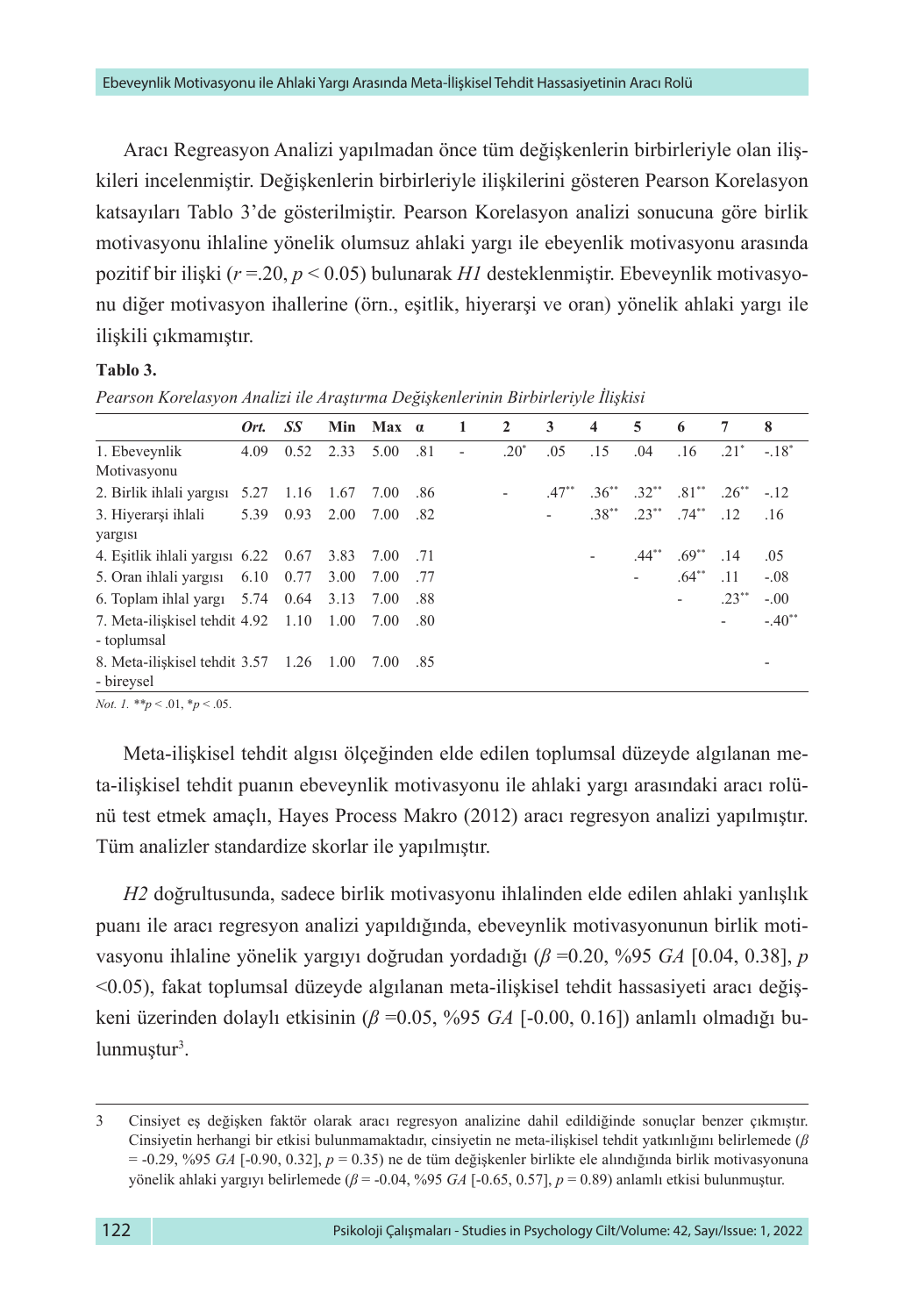Ebeveynlik motivasyonu toplumsal düzeyde meta-ilişkisel tehdit hassasiyetini yordamaktadır (*β* = 0.22, %95 *GA* [0.04, 0.38], *R*<sup>2</sup> = .05, *F* (1, 125) = 5.88, *p* < 0.05). Değişkenler birlikte test edildiğinde, ebeveynlik motivasyonunun ahlaki yargı üzerindeki etkisi kaybolurken (*β* = 0.15, %95 *GA* [-0.02, 0.32], *p =* 0.09), toplumsal düzeyde meta-ilişkisel tehdit hassasiyetinin etkisi (*β* = 0.23, %95 *GA* [0.06, 0.40], *p* 0.01) anlamlı çıkmıştır, *R*<sup>2</sup> = .09, *F* (2, 124) = 6.13, *p* < 0.01. Son olarak, ebeveynlik motivasyonunun, birlik motivasyonunun ihlaline yönelik ahlaki yargı üzerindeki direkt etkisi ve toplumsal meta-ilişkisel tehdit yatkınlığı üzerinden dolaylı etkisini gösteren toplam etki modeli istatistiksel olarak anlamlı çıkmıştır  $(\beta = 0.20, \frac{9.95}{5.64} [0.04, 0.38], p < 0.05)$ . Birlik motivasyonu ihlaline yönelik ahlaki yargıdaki varyansın yaklaşık %9'u ebeveynlik motivasyonu ve toplumsal düzeyde meta-ilişkisel tehdit hassasiyeti tarafından açıklanmaktadır. Yalnızca ebeveynlik motivasyonunun birlik motivasyonuna yönelik ahlaki yargı üzerindeki etkisi test edildiğinde ise bu oran %4'e gerilemekte fakat etkinin yine de anlamlı olduğu görünmektedir, *R*<sup>2</sup> = .04, *F* (1, 125) = 5.19, *p* < 0.05. Bahsedilen aracı değişken analizine ait model Şekil 1'de gösterilmiştir.

#### **Şekil 1.**

*Ebeveynlik Motivasyonu ile Birlik Motivasyonu İhlaline Yönelik Ahlaki Yargı arasındaki İlişkide Toplumsal Düzeyde Meta-İlişkisel Tehdit Hassasiyetinin Aracı Etkisi*



*Not.* Parantez içindeki değer ebeveynlik motivasyonun tek başına birlik ihlali yargısını yordadığı standardize beta katsayısını gösterirken, parantez dışındaki değer toplumsal düzeyde meta-ilişkisel tehdit yatkınlığı eklendiğindeki yordama katsayısını göstermektedir. \*\**p* ≤ .01, \**p* < .05

Tüm bu aracı regresyon analizi bireysel düzeyde meta-ilişkisel tehdit yatkınlığının, ebeveynlik motivasyonu-ahlaki yargı ilişkisi üzerinde aracı etkisini keşfetmek amaçlı tekrar edilmiştir. Sonuçlar bireysel düzeyde meta-ilişkisel tehdit yatkınlığının ebeyvnlik motivasyonu-birlik motivasyonuna yönelik ahlaki yargı ilişkisinde herhangi bir aracı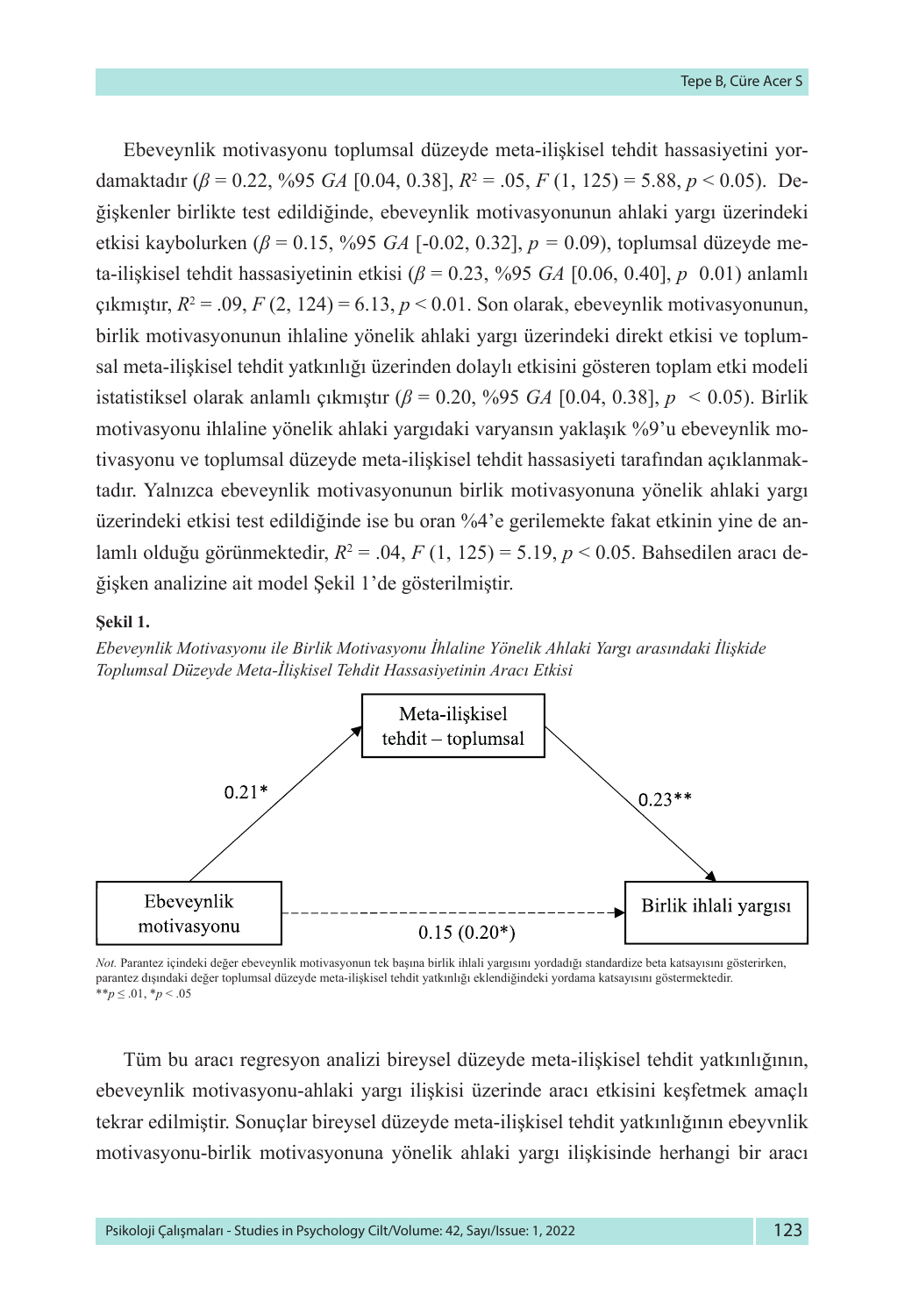etkisi olmadığını göstermektedir. Ebeveynlik motivasyonu bireysel düzeyde meta-ilişkisel tehdit yatkınlığını anlamlı düzeyde yordamaktadır, (*β* =-0.18, %95 *GA* [-0.35, -0.01], *p* <0.05). Ebeveynlik motivasyonu ile bireysel düzeyde meta-ilişkisel tehdit yatkınlığının birlik motivasyonu ihlaline yönelik ahlaki yargı üzerinde etkileri test edildiğinde sadece ebeveynlik motivasyonunun etkisi olduğu gözlemlenirken (*β* =0.19, %95 *GA* [0.01, 0.36], *p* <0.05) bireysel düzeyde meta-ilişkisel tehdit yatkınlığının herhangi bir etkisi bulunamamıştır (*β* =-0.08, %95 *GA* [-0.26, 0.09], *p* =0.36), [*R*<sup>2</sup> = .05, *F* (2, 124) = 3.01, *p* = 0.05]. Bireysel düzeyde meta-ilişkisel tehdit yatkınlığının ebeveynlik motivasyonu üzerinden dolaylı etkisi de (*β* =0.02, %95 *GA* [-0.03, 0.08]) anlamsız bulunmuştur. Bahsedilen aracı değişken analizine ait model Şekil 2'de gösterilmiştir.

#### **Şekil 2.**

*Ebeveynlik Motivasyonu ile Birlik Motivasyonu İhlaline Yönelik Ahlaki Yargı arasındaki İlişkide Bireysel Düzeyde Meta-İlişkisel Tehdit Hassasiyetinin Aracı Etkisi*



*Not.* Parantez içindeki değer ebeveynlik motivasyonun tek başına birlik ihlali yargısını yordadığı standardize beta katsayısını gösterirken, parantez dışındaki değer toplumsal düzeyde meta-ilişkisel tehdit yatkınlığı eklendiğindeki yordama katsayısını göstermektedir. \*\**p* ≤ .01, \**p* < .05

## **Tartışma**

Bu çalışmanın bulgularına göre, ebeynlik motivasyonu birlik motivasyonuna yönelik ahlaki yargıyı anlamlı düzeyde tahmin edebilmektedir. Ayrıca birlik motivasyonu ihlaline yönelik olumsuz yargı yüksek düzeyde ebeveynlik motivasyonu ile pozitif yönde ilişkilenmektedir. Kuramsal olarak tutarlı olan *H1* bu şekilde desteklenmiştir. *H2*'nin önerisi doğrultusunda incelenen toplumsal düzeyde meta-ilişkisel tehdit yatkınlığı, ebeynlik motivasyonunun birlik motivasyonu ihlaline yönelik ahlaki yargıyı belirlemede sınırda anlamlılık göstermektedir. Dolaylı etkiyi yorumlarken güven aralığının alt sınırı "0" değerine çok yakın olması ve ebeveynlik motivasyonunun tahmin etme gücünün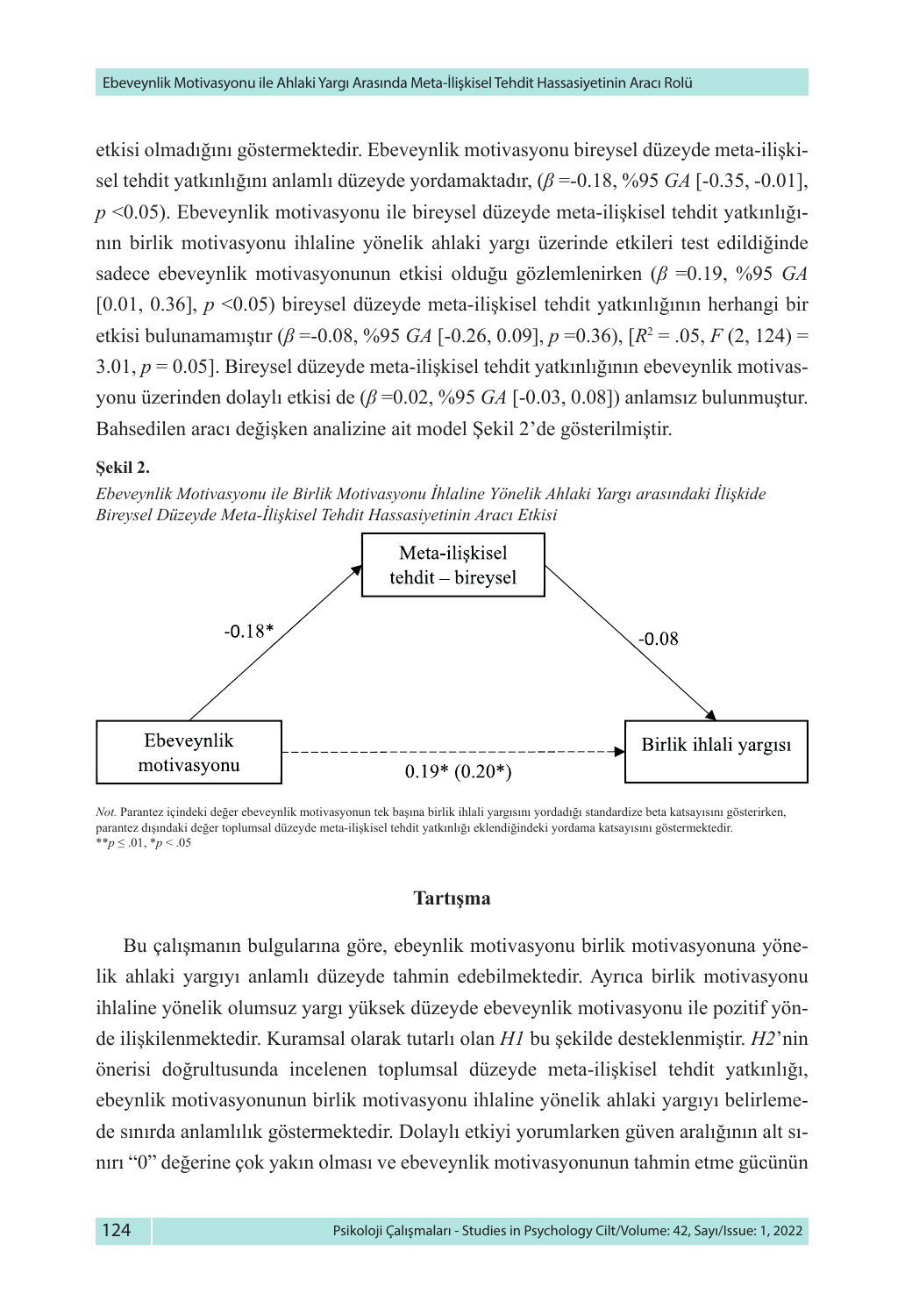değişkenler birlikte test edildiğinde düşmesi ve meta-ilişkisel tehdit yatkınlığının anlamlı düzeyde birlik motivasyonuna yönelik ahlaki yargıyı yordaması ele alındığında modelin sınırda anlamlılığı koruduğu söylenebilir, dolayısıyla küçük bir etki olabileceğini düşünmek gerekir. Ebeveynlik motivasyonu toplumsal düzeyde meta-ilişkisel tehdit hassasiyetini arttırmakta ve bu artış özellikle birlik motivasyonu ihlaline yönelik ahlaki yargıyı sertleştirmektedir. Fakat toplumsal düzeyde meta-ilişkisel tehdit yatkınlığının tam aracı rolünün kuvvetli olmadığını belirtmek gerekir. Nitekim küçük bir etki hesaplaması ile örneklem büyüklüğüne karar verilmiş olsa da ve küçük bir etki beklenerek bu araştırma deseni oluşturulsa da kayıp verilerin fazlalığı örneklem gücünü düşürmüş olabilir ve dolayısıyla tam aracı etkinin sınırda anlamlılık düzeyinde bulunmasına yol açmış olabilir. Sonuç olarak, birlik motivasyonu ihlaline yönelik ahlaki yargıyı ebeveynlik motivasyonu yordayabilmektedir ve yordama gücü toplumsal meta-ilişkisel tehdit yatkınlığının aracı rolü ile artmaktadır. Başka bir ifadeyle, ebeveynlik motivasyonu yüksek olan kişiler, bu motivasyonun ihlallerini daha az kabul edilebilir görmektedirler. Çünkü bu tarz davranışları birlik motivasyonunu bozan (örn., iki yetişkin kardeşin öpüşmesi) toplumsal düzeyde bir problem olarak ele almaktadırlar. Yavaş yaşam tarihi stratejisi ile ilişkili olarak (insan yaşam tarihi stratejisi kuramı için bkz. Figueredo ve ark., 2006; Pianka, 1970; Rushton, 1985), insanın daha uzun süreli planlar yapmaya evirilmesi ile gelen uzun süreli birliktelikler kurma ihtiyacı ve iyi bir ebeveyn olma motivasyonu aslında bireyi yaşadığı toplumun kurallarına daha bağlı hale getirmiştir. Daha önceki çalışmalar da bu bakış açısını destekleyici olarak, yavaş yaşam tarihi stratejisinin ahlaki hassasiyet ile ilişkisini göstermiştir (Dunkel ve ark., 2016; Gladden ve ark., 2009). Nitekim Kerry ve Murray (2018) yaptıkları çalışmada ahlaki yargının ebeveynlik motivasyonu tarafından, ebeveyn olmayanlarda bile yordanabileceğini göstermiştir. Tahmin edildiği üzere, ebeveynlik motivasyonu en çok toplumsal ahlaki normları bozan durumlara yönelik ahlaki yargıları, yani ATK'nın bağlayıcı ahlaki temelini yordamıştır. Bu çalışmada bu bulgu İDK'nın kuramsal zemininde birlik motivasyonu ihlalleri üzerinden tespit edilerek genişletilmiştir. Fakat bu çalışmada, Kerry ve Murray'in (2018) önerisi farklı bir açıdan ele alınmıştır. Pearson Korelasyon analiz sonuçlarının da gösterdiği üzere ebeveynlik motivasyonu sadece birlik motivasyonu ile anlamlı bir şekilde ilişkilenmiştir. Bunun da ötesinde, meta-ilişkisel tehdit hassasiyetinin bu ilişkide, her ne kadar sınırda anlamlılık gösterse de aracı bir rol oynadığı söylenebilmektedir. Yani kişilerin aile üyeleri ya da yakın çevrelerindeki kişilerle kurdukları sosyal ilişkilerin bozulmasına yönelik sahip oldukları ahlaki yargıları, onların bu tip durumları ne derece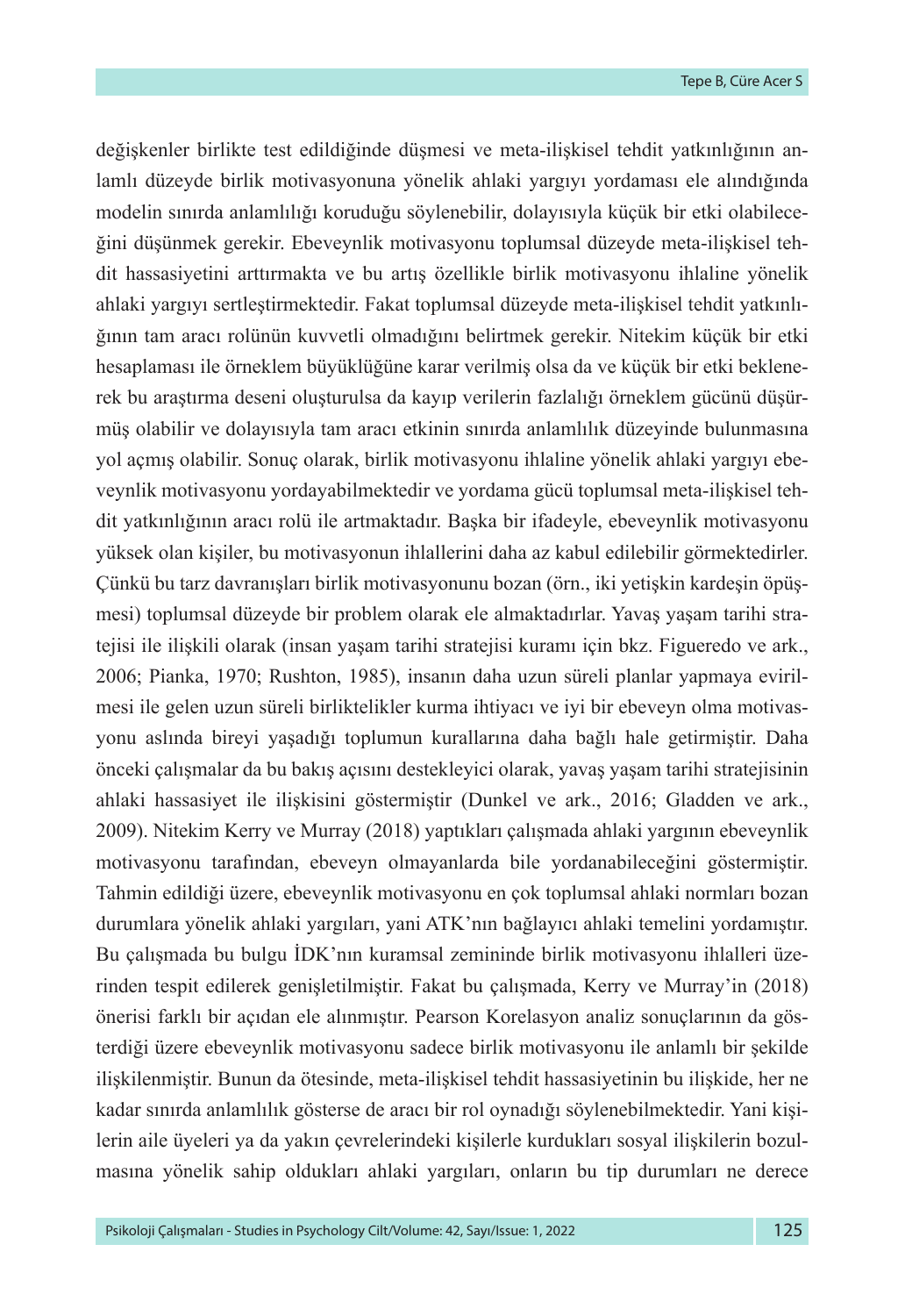toplumsal düzeyde ele aldıkları ile ilişkili olarak ahlaki yargılarını arttırmakta, bu tip durumları daha az kabul edilebilir bulmalarına vesile olmaktadır. Ayrıca bu mekanizma, bireylerin yüksek ebeveynlik motivasyonu vasıtasıyla işlemektedir. Kuramsal olarak destekleyici bir argüman olarak görünse de elde edilen bulgulara göre kuvvetli bir aracı ilişki tespit edilmemiştir. Bu noktada, yukarıda da bahsedildiği gibi Kerry ve Murray'in (2018) elde ettiği etkinin küçük bir etki olduğunu unutmamak gerekir. Dolayısıyla daha geniş örneklemle test edildiğinde bu aracı etki anlamlı düzeyde bulunabilir. Bunun yanı sıra, ebeveyn olmayanlarda bile bu aracı etkinin bulunması, zayıf da olsa aslında önemli bir bulgudur. Bireyler, ebeveyn olmasalar dahi, hissettikleri ebeveynlik motivasyonları onların ahlaki durumları toplumsal düzeyde ele almalarına vesile olmaktadır, dolayısıyla aslında ebeveyn olma hali (olunmasa dahi) toplumsal düzeyde ahlak mekanizmasının sürmesini desteklemektedir. Kerry ve Murray (2018) tam bu noktada ebeveynlik motivasyonunun, sosyal muhafazakarlığı arttırdığını raporlamıştır. O halde ebeveynlik motivasyonu tam olarak daha korumacı ya da toplumsal düzeyde meta-ilişkisel tehdit hassasiyeti oluşturan bir motivasyon olarak çalışıyor gibi görünmektedir, fakat bu öneri hala ampirik çalışmalarla desteklenmesi gereken bir sorudur. Nitekim bu çalışmanın bulgusunda elde edilen modelin açıklama gücünün %9 olması, aslında keşfedilmemiş birçok olası değişkenin de olduğunu göstermektedir.

Sosyal muhafazakarlığın, ebeveynlik motivasyonu ve toplumsal düzeyde meta-ilişkisel tehdit yatkınlığı ile beraber ahlaki yargıyı yordayıp yordamadığını incelemek ilginç olabilir. Öyle ki toplumsal düzeyde meta-ilişkisel tehdit yatkınlığı sosyal muhafazakarlık ile oldukça ilişkili çıkabilir ve bu da ahlaki yargıyı yordama gücünü arttırabilir. Özellikle bireylerin ahlakı toplumsal düzeyde ele alma eğilimi, ahlak psikolojisi alanında önemli bir değişken olarak kendini gösterebilir. Nitekim hangi kişilerin, hangi ahlaki durumları toplumsal ya da bireysel düzeyde değerlendireceği o durumun ne derece kabul edilemez algılanacağına da ışık tutacaktır. Örneğin, spekülasyon yapılacak olunursa, sosyal muhafazakarlık eğilimleri yüksek bireyler genelde eşcinsel evlilik gibi durumlara karşı çıkarken, sosyal muhafazakarlık düzeyleri düşük olan bireyler de çevre kirliliği gibi durumlara karşı çıkmaktadır; fakat bu durum aslında iki grup için de toplumsal düzeyde meta-ilişkisel tehdit hassasiyetlerini arttırdığı için böyle olabilir.

Ayrıca bu çalışma ebeveyn olanlar ile tekrar edildiğinde bulguların ne yönde çıkacağı da merak konusudur. Ebeveyn olanların, ebeveyn olmayanlara göre yaşça daha büyük olması çalışmanın yorumlamasına bir sınırlılık getirecek olsa da yaş değişkeni istatistik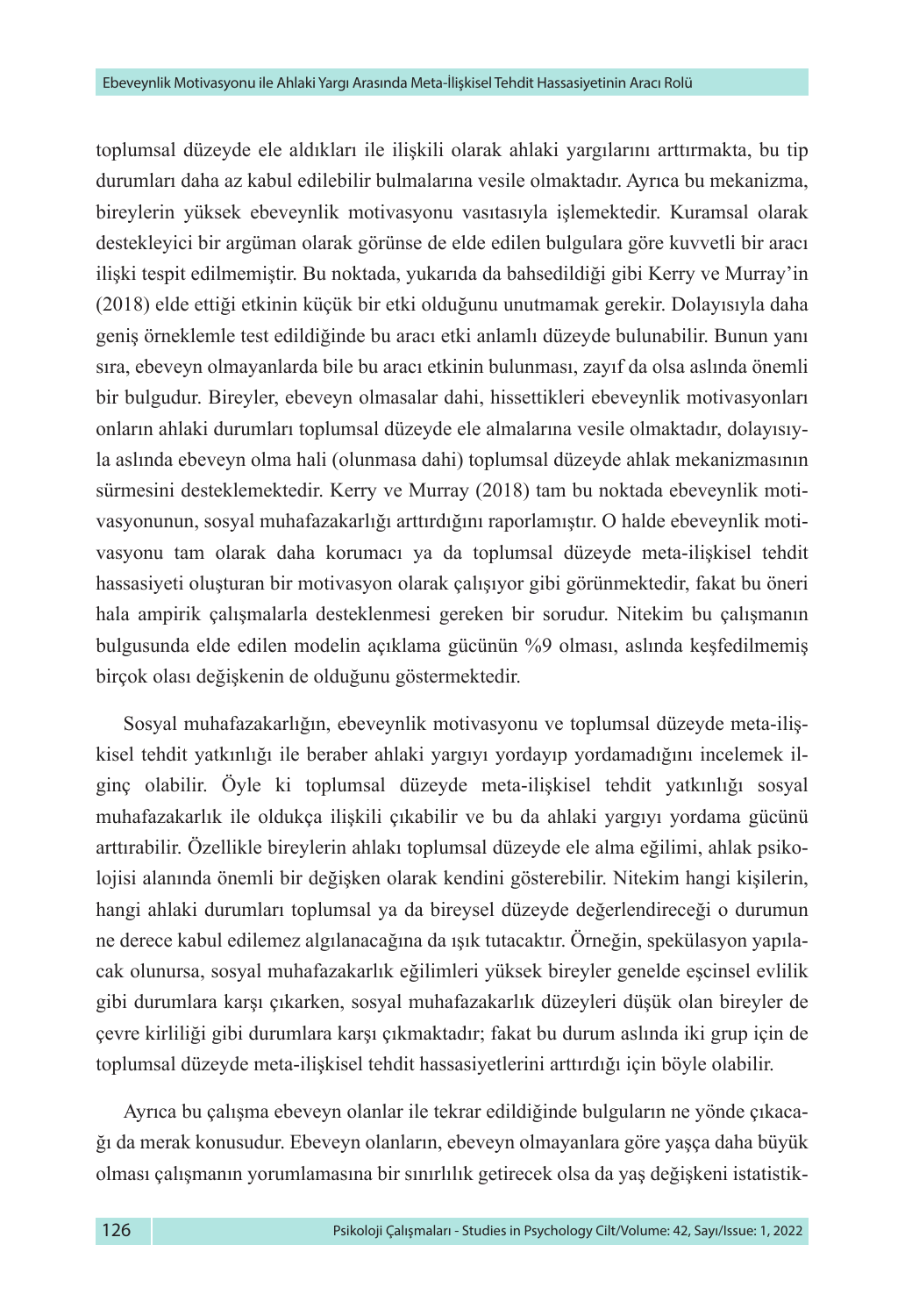sel olarak kontrol edilebilir. Burada ki önemli bir husus, tekrar altını çizmek gerekir ki, geniş bir örnekleme ulaşmak olacaktır. Aksi takdirde araştırma düşük tahmin gücünde olacaktır, bu da araştırma bulgularının tekrar edilebilirliğini düşürecektir. Tüm bunlara ek olarak, yavaş yaşam stratejisinin kendisini bir strateji olarak ölçümlemek ve bunun ne kadarının ebeveynlik motivasyonunu (ebeveyn olmayanlarda özellikle) tahmin ediyor olduğunu tespit ederek ahlaki yargıyı toplumsal meta-ilişkisel tehdit üzerinden araştırmak bu çalışmanın bulgularını genişletecek ve daha çok açıklama imkanı verebilecektir.

Toplumsal meta-ilişkisel tehdit ahlaki yargıyı ebeveynlik motivasyonu üzerinden pozitif yönde ilişkilenerek tahmin edebilirken, bireysel meta-ilişkisel tehdit yatkınlığı farklı bir eğilim göstermektedir. Herhangi aracı bir etkisi olmamasının yanı sıra, bireysel meta-ilişkisel tehdit yatkınlığı ile ebeveynlik motivasyonu negatif ilişkilenmektedir. Dolayısıyla, ebeveynlik motivasyonu yüksek kişiler, ahlaki ihlal durumlarını toplumsal düzeyde tehdit olarak görmeye daha meyilli iken, ebeveynlik motivasyonu düşük olan kişiler ahlaki durumları bireysel düzeyde ele almaya meyilli görünmektedirler. Bir başka deyişle, ebeveynlik motivasyonu düşük olan bireyler, ortada ahlaki bir ihlal var ise bu o ihlali yapan kişiyi ilgilendirir şeklinde düşünmeye eğilimli çıkmışlardır. Her ne kadar ahlaki yargı ile ilişkili çıkmasa da toplumsal meseleleri ele alma biçimi şeklinde ilginç bir bulgu olarak yorumlanabilir. Bu aynı zamanda kişilerin bütüncül mü yoksa analitik mi düşünme eğilimine sahip olmalarıyla da ilişkili olabilir.

Bu çalışmanın bir diğer katkısı ise geliştirilen meta-ilişkisel tehdit hassasiyeti ölçeğidir. Meta-ilişkisel tehdit kavramının deneysel olarak çalıştığını ve ahlaki yargının şiddetini arttırmada önemli bir aracı değişken olduğunu öne süren Tepe ve Aydınlı-Karakulak (2019) bu kavramı ahlaki ihlal senaryolarına bağlı olarak çalışmıştır. Tepe ve Aydınlı-Karakulak'ın (2019) çalışmasına dayanarak geliştirilen bu ölçek, ahlaki yargılama süreçlerinde bireysel bir eğilimi/hassasiyeti ölçmek amaçlı tasarlanmıştır. Ölçeğin güvenirlik değerleri ve kısa sayıda maddeden oluşması iyi bir ölçek olarak çalışılabileceğini, dolayısıyla ilerideki çalışmalar tarafından kullanılabileceğini göstermektedir. Fakat bu çalışma bir ölçek geçerlilik-güvenirlik çalışması değildir, nitekim her ne kadar ölçek maddeleri ile iyi bir uyum ve güvenirlik gösterse de kuramsal olarak benzer ölçeklerle beraber ele alınmamıştır, dolayısıyla ölçeğin ne derece geçerli (valid) olduğuna yönelik bu çalışmanın herhangi bir tespiti söz konusu değildir. Bu da gelecekteki çalışmalar tarafından test edilmesi gereken başka bir konudur.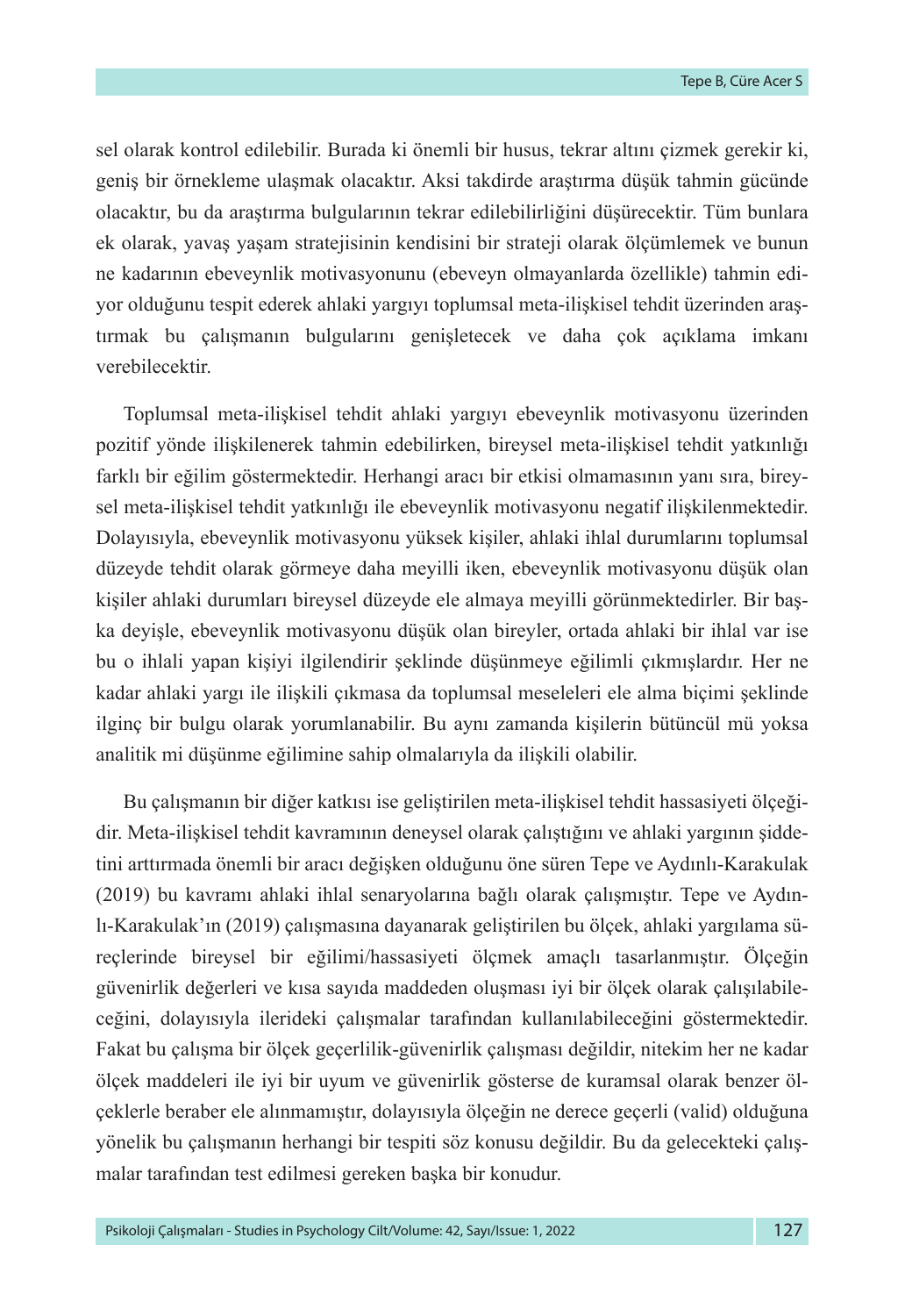Sonuç olarak, bu çalışma meta-ilişkisel tehdit kavramını bireysel bir değişken olarak ele almış ve ölçümlemeye çalışmıştır. Meta-ilişkisel tehdit yatkınlığının en iyi iki faktörlü yapı ile ölçümlendiği görünmektedir, bireyler ahlaki meseleleri toplumsal düzeyde ya da bireysel düzeyde ele alabilir. Dolayısıyla kişilerin toplumsal ya da bireysel düzeyde meta-ilişkisel tehdit yatkınlıkları bulunabilir. Kişilerin ebeveynlik motivasyonları ise onların ahlaki meseleleri toplumsal düzeyde ele alma, yani toplumsal meta-ilişkisel tehdit yatkınlığı eğilimleri ile ilişkili çıkmıştır ve bu da kişilerin ailevi ilişkileri bozan ahlaki ihallelere yönelik ahlaki yargılarını sertleştirmektedir. Sonuç olarak, kişilerin ebeveynlik motivasyonu yükseldikçe, ahlaki meseleleri toplumsal düzeyde ele alma biçimleri artmakta, bu da onların ailevi ilişkileri bozan davranışlara yönelik ahlaki yargılarını olumsuz yönde arttırmaktadır.

**Etik Komite Onayı:** Araştırmanın etik değerlendirmesi Bahçeşehir Üniversitesi Etik Kurul tarafından onaylanmış (14 Nisan 2016, 87769966-604.01.01-3501) ve araştırmanın veri toplama sürecine geçilmiştir.

**Hakem Değerlendirmesi:** Dış bağımsız.

**Yazar Katkıları**: Çalışma Konsepti/Tasarım- B.T., S.C.A.; Veri Toplama- B.T., S.C.A.; Veri Analizi/Yorumlama- B.T., S.C.A.; Yazı Taslağı- B.T., S.C.A.; İçeriğin Eleştirel İncelemesi- B.T., S.C.A.; Son Onay ve Sorumluluk- B.T., S.C.A. **Çıkar Çatışması:** Yazarlar çıkar çatışması bildirmemiştir.

**Finansal Destek:** Yazarlar bu çalışma için finansal destek almadığını beyan etmiştir.

**Teşekkür:** Araştırmanın yazarları, şimdi mezun öğrencimiz olan Taha Yücel'e lisans öğrencisi iken araştırmanın ilk aşamasında, data toplama ve veri toplama araçlarını oluşturma sürecinde, verdiği destek için teşekkürlerini iletir.

**Ethics Committee Approval:** The ethical evaluation of the research was approved by the Ethics Committee of Bahçeşehir University (14 April 2016, 87769966-604.01.01-3501) and the data collection process of the research was started. **Peer-review:** Externally peer-reviewed.

**Author Contributions:** Conception/Design of Study- B.T., S.C.A.; Data Acquisition- B.T., S.C.A.; Data Analysis/ Interpretation- B.T., S.C.A.; Drafting Manuscript- B.T., S.C.A.; Critical Revision of Manuscript- B.T., S.C.A.; Final Approval and Accountability- B.T., S.C.A.

**Conflict of Interest:** The authors have no conflict of interest to declare.

**Grant Support:** The authors declared that this study has received no financial support.

**Acknowledgements:** Psk. Gulnihal Science and Ps. We would like to thank Handesu Asker.

#### **Kaynakça/References**

Alexander, R. D. (1987). *The biology of moral systmes*. New York: Aldine de Gruyter.

Chakroff, A. ve Young, L. (2015). Harmful situations, impure people: An attribution asymmetry across moral domains. *Cognition*, *136*, 30-37.<https://dx.doi.org/10.1016/j.cognition.2014.11.034>

- Curry, O. S. (2016). Morality as Cooperation: A problem-centred approach. T.K. Shackelford ve R. D. Hansen (Ed.). *The evolution of morality* (s. 27-51) içinde. Springer International Publishing.
- de Waal, F. B. M. (1996). *Good natured: The origins of right and wrong in humans and other animals.*  Cambridge, MA: Harvard University Press.
- Doğruyol, B., Alper, S. ve Yilmaz, O. (2019). The five-factor model of the moral foundations theory is stable across WEIRD and non-WEIRD cultures. *Personality and Individual Differences*, *151*, 109547.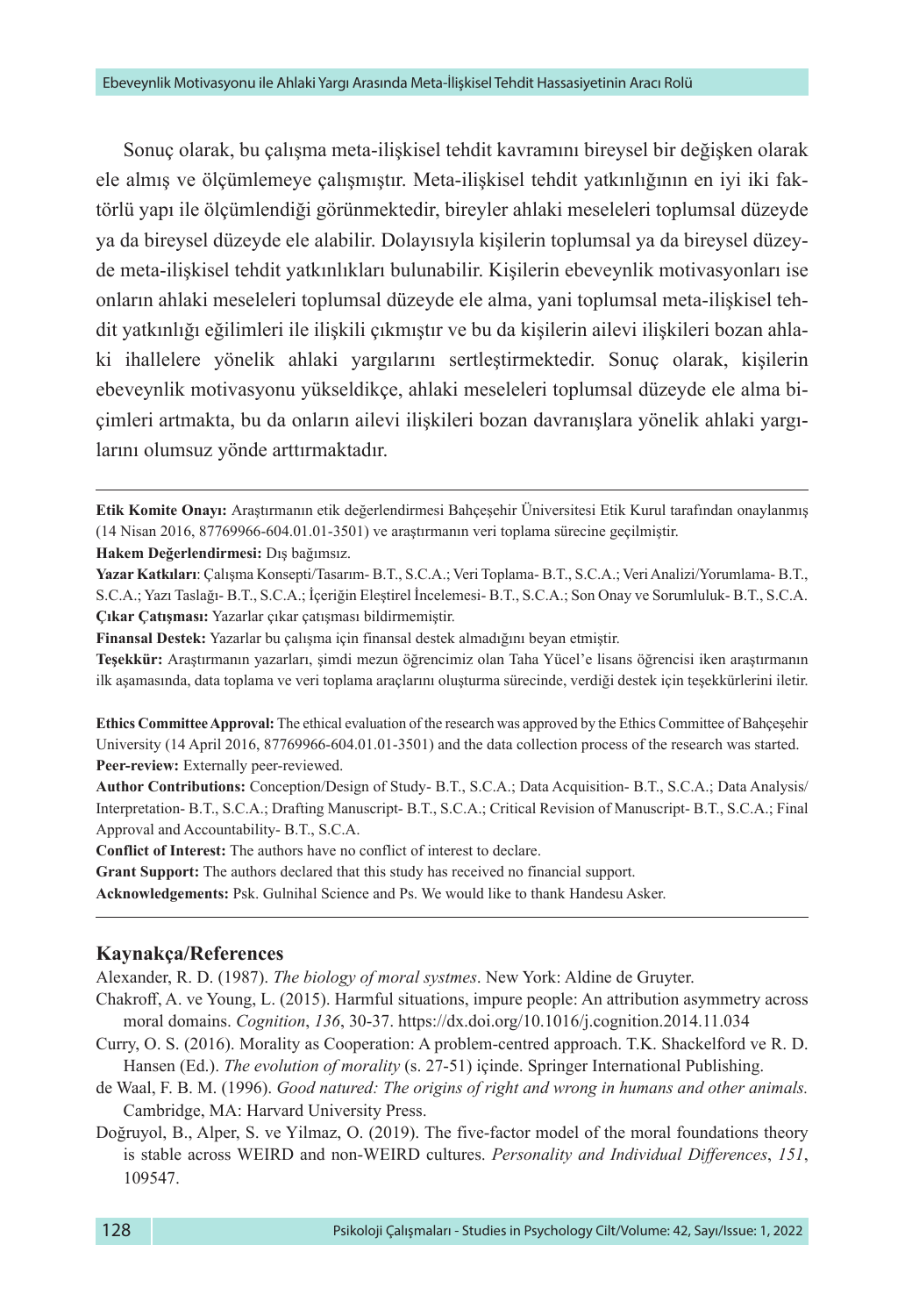- Dungan, J. A., Chakroff, A. ve Young, L. (2017). The relevance of moral norms in distinct relational contexts: Purity versus harm norms regulate self-directed actions. *PLoS One*, *12*, e0173405. https:// dx.doi.org/10.1371/journal.pone.0173405
- Dunkel, C. S., Gladden, P. R. ve Mathes, E. W. (2016). Sex differences in moral reasoning: The role of intelligence and life history strategy. *Hum Ethol Bull*, *31*, 5-16.
- Eibach, R. P. ve Mock, S. E. (2011). The vigilant parent: Parental role salience affects parents' risk perceptions, risk-aversion, and trust in strangers. *Journal of Experimental Social Psychology, 47*, 694–697. http://dx.doi.org/10.1016/j.jesp.2010.12.009.
- Eibach, R. P., Libby, L. K. ve Ehrlinger, J. (2009). Priming family values: How being a parent affects moral evaluations of harmless but offensive acts. *Journal of Experimental Social Psychology*, *45*(5), 1160-1163.
- Fessler, D. M. T. ve Haley, K. J. (2003). The strategy of affect: Emotions in human cooperation. P. Hammerstein (Ed.), *Genetic and cultural evolution of cooperation* (s. 7-36) içinde. Cambrigde: MIT Press
- Figueredo, A. J., Vásquez, G., Brumbach, B.H., Schneider, S.M., Sefcek, J.A., Tal, I., Hill, D., Wenner, C.J. ve Jacobs, W.J. (2006). Consilience and Life History Theory: From genes to brain to reproductive strategy. *Developmental Review, 26*, 243- 275.
- Fiske, A. P. (1992). The four elementary forms of sociality: Framework for a unified theory of social relations. *Psychological Review, 99*, 689-723. http://dx.doi.org/10.1037/0033-295X.99.4.689
- Fiske, A. P. (2011). Metarelational models: Configurations of social relationships. *European Journal of Social Psychology*, DOI: 10.1002/ejsp.847
- Gilead, M. ve Liberman, N. (2014). We take care of our own: Caregiving salience increases outgroup bias in response to out-group threat. *Psychological Science, 25,* 1380–1387. [http://dx.doi.](http://dx.doi.org/10.1177/0956797614531439) [org/10.1177/0956797614531439.](http://dx.doi.org/10.1177/0956797614531439)
- Giner-Sorolla, R. ve Chapman, H. A. (2016). Beyond purity: Moral disgust toward bad character. *Psychological Science, 28,* 80-91. DOI: 10.1177/0956797616673193
- Gladden, P. R. ve Cleator, A. M. (2018). Slow life history strategy predicts six moral foundations. *EvoS Journal: The Journal of the Evolutionary Studies Consortium*, *9*, 43-63.
- Gladden, P. R., Welch, J., Figueredo, A. J. ve Jacobs, W. J. (2009). Moral intuitions and religiosity as spuriously correlated life history traits. *Journal of Evolutionary Psychology*, *7*(2), 167-184.
- Graham. J., Haidt. J., Koleva. S., Motyl. M., Iyer. R., Wojcik. S. ve Ditto. P. H. (2012). Moral foundations theory: The pragmatic validity of moral pluralism. *Advances in Experimental Social Psychology. 47,* 55–130. <https://dx.doi.org/10.1016/B978-0-12-407236-7.00002-4>
- Graham, J., Haidt, J. ve Nosek, B. A. (2009). Liberals and conservatives rely on different sets of moral foundations. *Journal of Personality and Social Psychology*, *96*, 1029-1046. http://dx.doi. org/10.1037/a0015141
- Haidt, J., Koller, S. H. ve Dias, M. G. (1993). Affect, culture, and morality, or is it wrong to eat your dog? *Journal of Personality and Social Psychology, 65*, 613-628. http.//dx.doi.org/10.1037/0022- 3514.65.4.613
- Hayes, A. F. (2012). PROCESS: A versatile computational tool for observed variable mediation, moderation, and conditional process modeling. [http://afhayes.com/introduction-to-mediation](http://afhayes.com/introduction-to-mediation-moderation-and-conditional-process-analysis.html)[moderation-and-conditional-process-analysis.html](http://afhayes.com/introduction-to-mediation-moderation-and-conditional-process-analysis.html) adresinden alınmıştır.
- Hofer, M. K., Buckels, E. E., White, C. J., Beall, A. T. ve Schaller, M. (2018). Individual differences in activation of the parental care motivational system: An empirical distinction between protection and nurturance. *Social Psychological and Personality Science*, *9*(8), 907-916.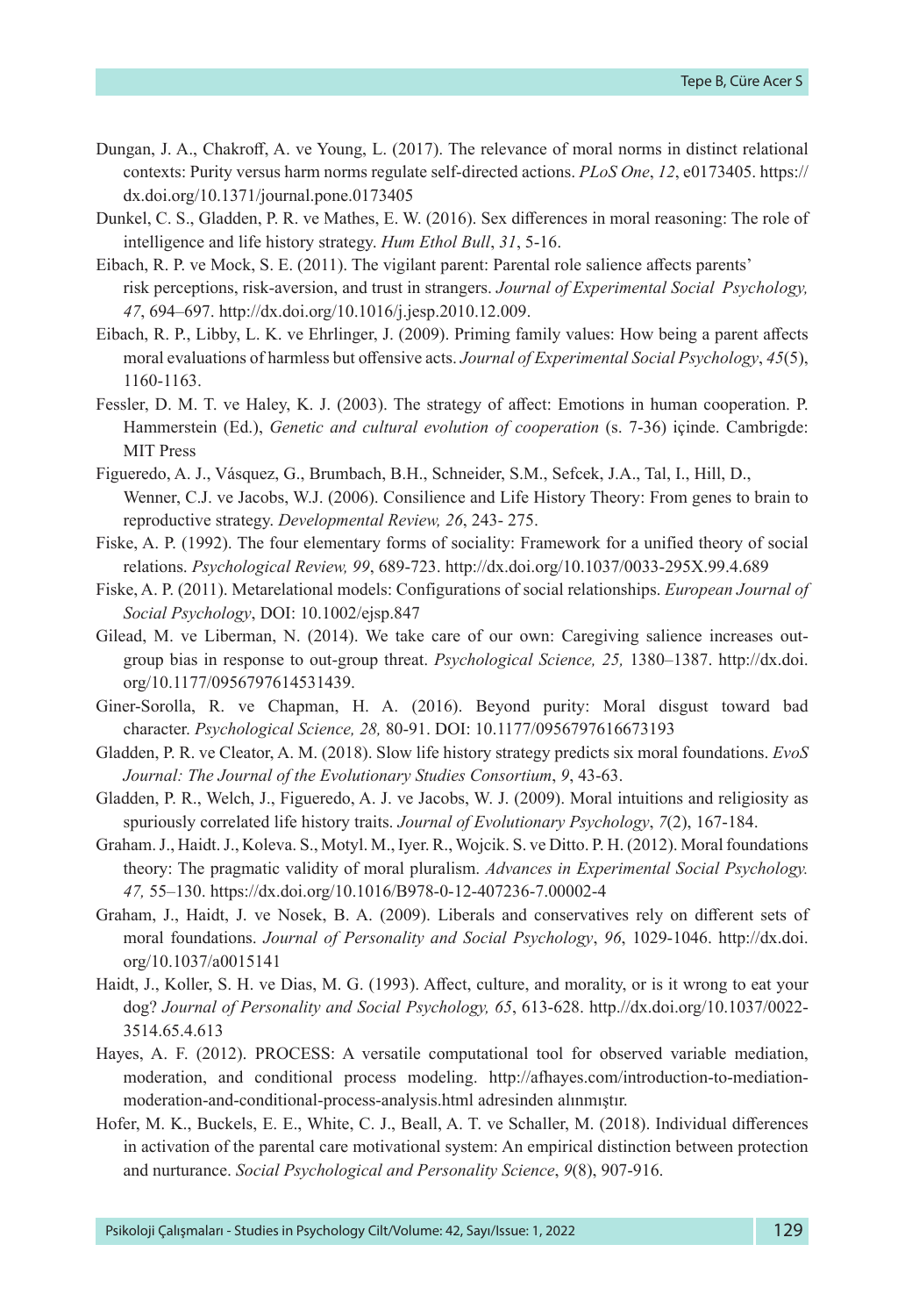- Horberg, E. J., Oveis, C., Keltner, D. ve Cohen, A. B. (2009). Disgust and the moralization of purity. *Journal of Personality and Social Psychology*, *97*, 963–976. http://dx.doi.org/10.1037/a0017423
- Kenny, D. A. (2017). MedPower: An interactive tool for the estimation of power in tests of mediation [Computer software]. <https://davidakenny.shinyapps.io/MedPower/>adresinden alınmıştır.
- Kerry, N. ve Murray, D. R. (2018). Conservative parenting: Investigating the relationships between parenthood, moral judgment, and social conservatism. *Personality and Individual Differences*, *134*, 88-96.

Nesse, R. M. (2001). *Evolution and the capacity for commitment.* New York: Russell Sage Foundation.

- Parkinson, M. ve Byrne, M. J. R. (2017). Judgments of moral responsibility and wrongness for intentional and accidental harm and purity violations. *The Quarterly Journal of Experimental Psychology*, *71*(3), 1-12. <http://dx.doi.org/10.1080/17470218.2016.1276942>
- Pianka, E. R. (1970). On r- and K-selection. *American Naturalist, 104*, 592-596.
- Rai, T. S. ve Fiske. A. P. (2011). Moral psychology is relationship regulation: Moral motives for unity, hierarchy, equality, and proportionality*. Psychological Review. 118*, 57-75. http://dx.doi.org/ 10.1037/a0021867
- Rai, T. S. ve Fiske, A. P. (2012). Beyond harm, intention, and dyads: Relationship regulation, virtuous violence, and metarelational morality. *Psychological Inquiry*, 23, 189-193[.https://dx.doi.](https://dx.doi.org/10.1080/1047840X.2012.670782) [org/10.1080/1047840X.2012.670782](https://dx.doi.org/10.1080/1047840X.2012.670782)
- Rottman, J., Kelemen, D. ve Young, L. (2014). Purity matters more than harm in moral judgments of suicide: Response to Gray (2014). *Cognition*, *133*, 332-334. http://dx.doi.org/10.1016/j. cognition.2014.06.008
- Rushton, J. P. (1985). Differential K theory: The sociobiology of individual and group differences. *Personality & Individual Differences*, *6,* 441-452.
- Sabo, J. S. ve Giner-Sorolla, R. (2017). Imagining wrong: Fictitious contexts mitigate condemnation of harm more than impurity. *Journal of Experimental Psychology: General*, *146*, 134-153. http:// dx.doi.org/10.1037/xge0000251
- Shweder, R. A., Much, N. C, Mahapatra, M. ve Park, L. (1997). The "Big Three" of morality (autonomy, community, divinity) and the "Big Three" explanations of suffering. A. Brandt ve P. Rozin (Ed.), *Morality and health* (s. 119-169) içinde. New York: Routledge*.*
- Simpson, A. ve Laham, S. M. (2015a). Different relational models underlie prototypical left and right positions on social issues. *European Journal of Social Psychology*, *45*, 204-217. [https://dx.doi.](https://dx.doi.org/10.1002/ejsp.2074) [org/10.1002/ejsp.2074](https://dx.doi.org/10.1002/ejsp.2074)
- Simpson, A. ve Laham, S. M. (2015b). Individual differences in relational construal are associated with variability in moral judgment. *Personality and Individual Differences*, *74,* 49-54. [https://doi.](https://doi.org/10.1016/j.paid.2014.09.044) [org/10.1016/j.paid.2014.09.044](https://doi.org/10.1016/j.paid.2014.09.044)
- Simpson, A., Laham, S. M. ve Fiske, A. P. (2016). Wrongness in different relationships: Relational context effects on moral judgment. *The Journal of Social Psychology, 156*, 594-609. http://dx.doi. org[/10.1080/00224545.2016.1140118](https://doi.org/10.1080/00224545.2016.1140118)
- Sunar, D. (2009). Suggestions for a new integration in the psychology of morality. *Social and Personality Psychology Compass*, *3*(4), 447-474.
- Sunar, D., Cesur, S., Piyale, Z. E., Tepe, B., Biten, A. F., Hill, C. T. ve Koç, Y. (2020). People respond with different moral emotions to violations in different relational models: A cross-cultural comparison. *Emotion, 21*(4), 693–706.
- Tepe. B. ve Aydinli-Karakulak. A. (2019). Beyond harmfulness and impurity: Moral wrongness as a violation of relational motivations. *Journal of Personality and Social Psychology*, *117*(2), 310-